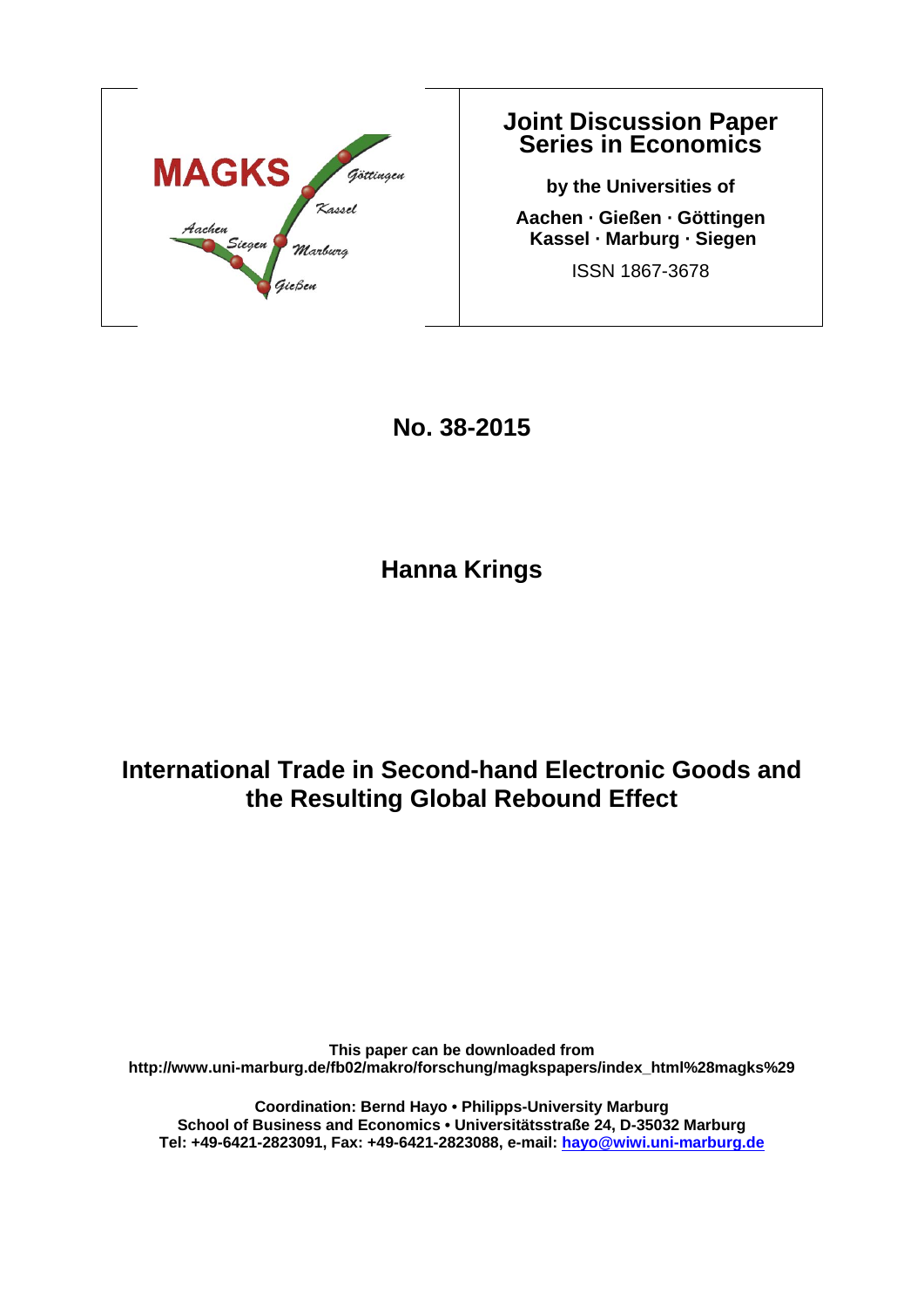# International Trade in Second-hand Electronic Goods and the Resulting Global Rebound Effect

Hanna Krings<sup>∗</sup> RWTH Aachen University†

#### Abstract

This paper analyzes the consequences of innovations in the electronic goods sector for global energy consumption and identifies a global rebound effect with respect to trade in second-hand electronic consumption goods. With the help of 2SLS-regressions, the positive influence of trade in second-hand electronics on the respective penetration rates in developing countries and the consequences for worldwide energy consumption are estimated.

JEL classification: F14, F63, Q49

Keywords: Second-hand trade, global rebound effect, energy consumption

<sup>∗</sup>Address: RWTH Aachen University, School of Business and Economics, Templergraben 64, 52056 Aachen, Germany. Email: hanna.krings@rwth-aachen.de

<sup>†</sup>Acknowledgment: This paper was written as part of a research studying rebound effects in North-Rhine Westphalia (NRW) funded by the Ministry of Innovation, Science and Research (MIWF) with project management by Energie, Technologie und Nachhaltigkeit (ETN) (Grant No. 313-005-2013-W029-MIWF).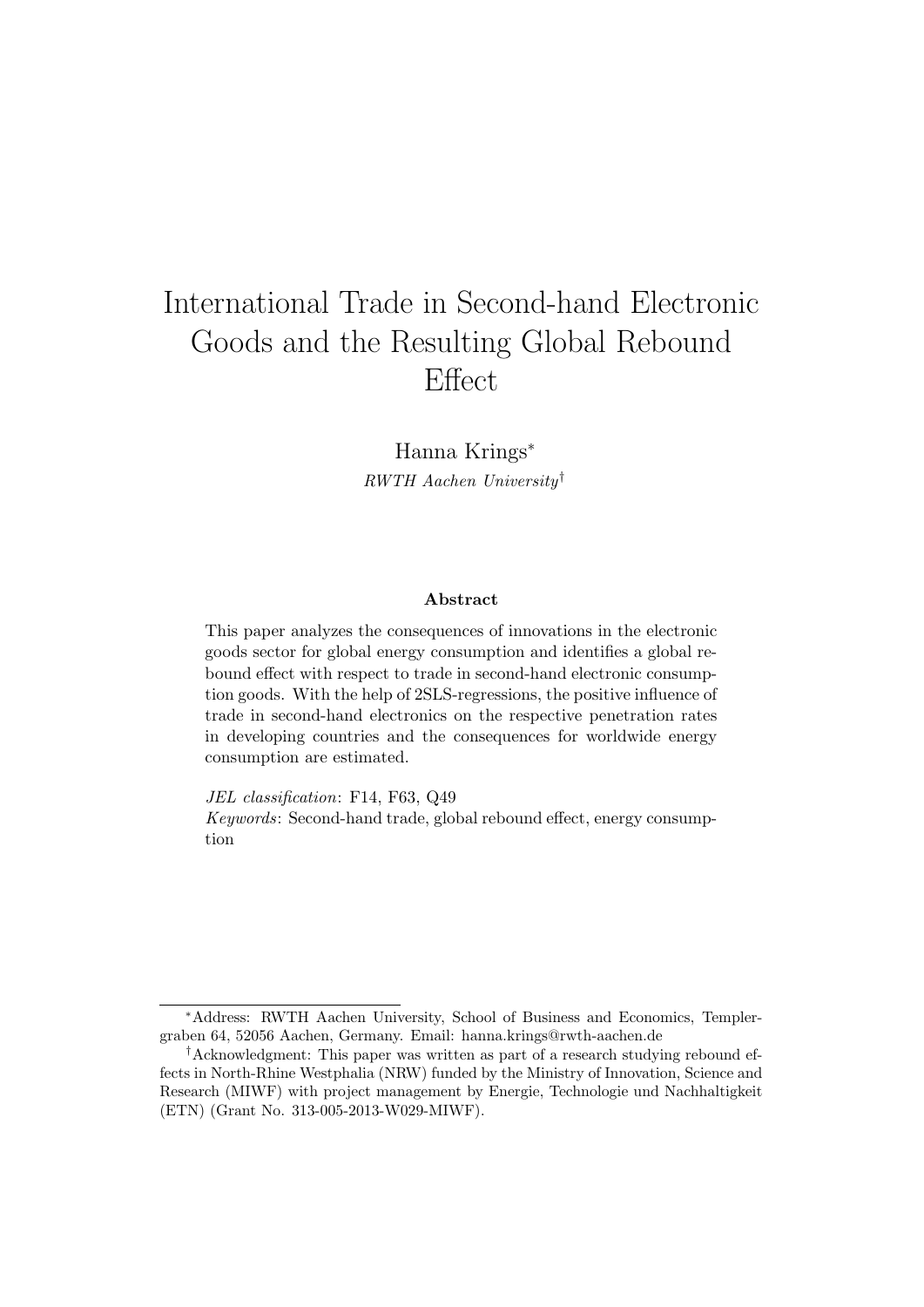### 1 Introduction

In a world of ever faster innovations in the electronic consumption goods sector, a TV, bought a few years ago, is already outdated. The quest for a new mobile phone is a persistent companion and the energy efficiency rate of a new refrigerator beats the energy consumption of the one in place by far. Innovations in electronic goods motivate people to substitute their possessions despite the remaining full functional capability. The acquisition of a new electronic device is usually accompanied with lower energy consumption. Simultaneously, consumers adapt their consumption behavior to lower costs resulting from more energy efficient devices by increasing their consumption pattern. For example, a new refrigerator or TV might be larger than the one that is being replaced. This change in consumer behavior offsets part of the potential energy savings from improved energy efficiency. This shortcoming to the potential energy savings has been first detected by William Stanley Jevons in 1865 and is widely known as rebound effect (Sorrell, 2009; Alcott, 2005). In a vast literature, the direct as well as indirect rebound effect have been analyzed and quantified showing that the adoption of more energy-efficient technologies does not decrease total energy consumption by the expected amount.<sup>1</sup> This rebound effect is even more pronounced in developing countries due to a larger distance to the saturation point in the consumption of electronic goods.<sup>2</sup> Only recently, Wei (2010) recognized that a national view on energy consumption is too short-sighted and developed a general equilibrium model to analyze the global rebound effect. Adding to this consideration, I take a closer look at the consequences of substituting used electronic goods for new, more efficient ones in industrialized countries for worldwide energy consumption. I suggest that following the substitution of used electronic goods for new devices in industrialized countries, the old goods are not necessarily scrapped. Instead, second-hand electronics can be exported to developing countries where the demand for used electronic goods at a cheaper price is comparably high. I hypothesize that, on a global scale, the export of second-hand goods therewith causes an expansion of the consumer group. That is, in developing countries, imported electronics serve as primary purchases for the population. Hence, next to enabling an access to technologies from industrialized countries in the developing world, energy consumption worldwide increases. On a global level, this export reduces energy savings gained by installing more energy efficient devices in the industrialized countries. Consequently, a global rebound effect occurs.

<sup>&</sup>lt;sup>1</sup>See Sorrell et al.  $(2009)$  for a thorough review.

<sup>&</sup>lt;sup>2</sup>Sorrell (2007); Roy (2000); Ouyang et al. (2010); Li and Yonglei (2012)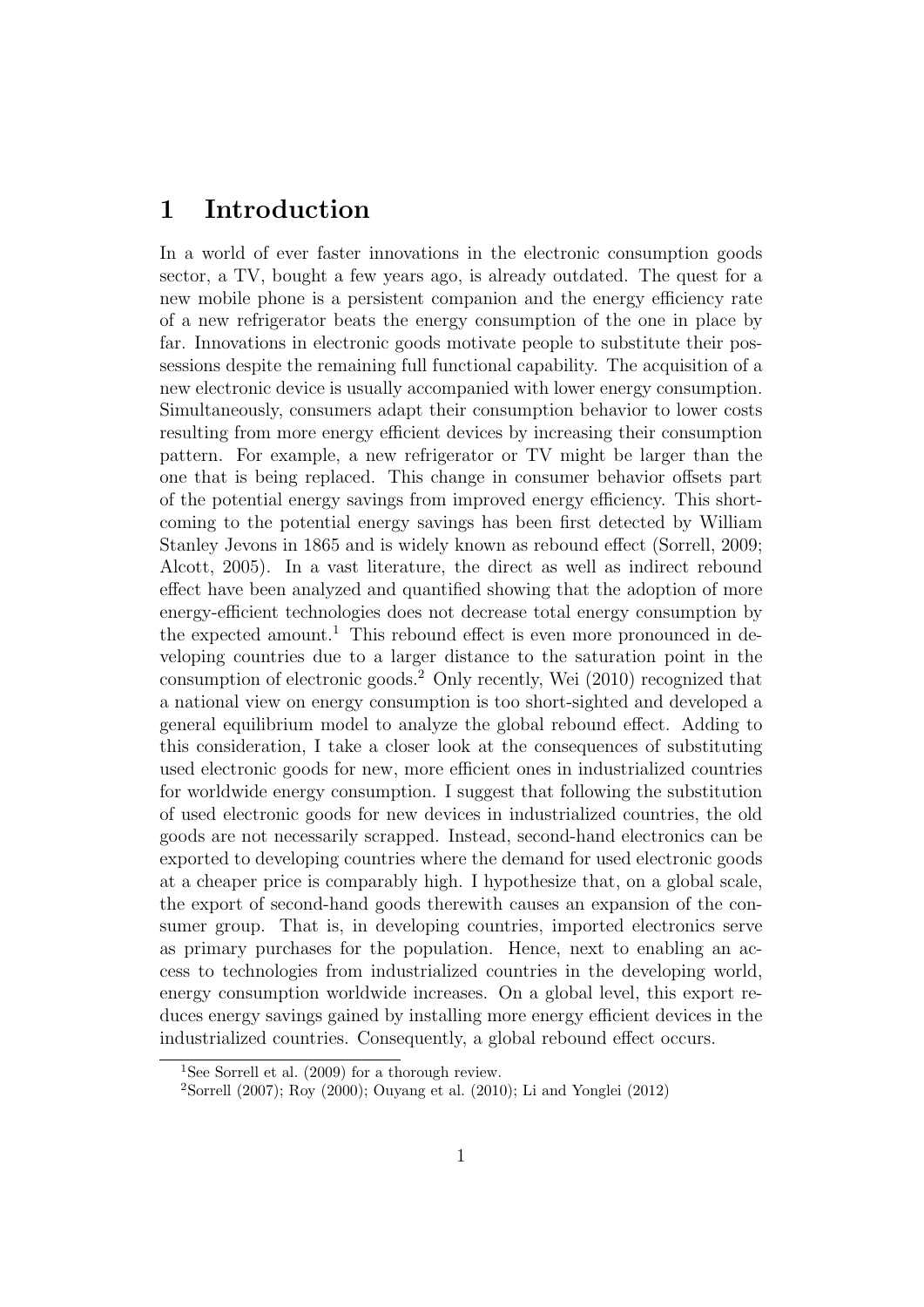Given its relative importance, energy consumption of private households in developing countries appears to be worth further investigation. In Germany, for example, private households account for around 27% of national energy consumption (Cook et al., 2011); this figure accumulates to even higher 39% for residential buildings in the US (Kavousian et al., 2013). Consumer electronics make up for 22% of this residential electricity consumption, refrigeration causes an additional 28% (De Almeida et al., 2011). Wolfram et al. (2012) demonstrate that the expected increase in world energy demand in the period of 2007 - 2035 will be mainly driven by developing countries. The primary purchases of domestically used electronic goods resulting from the increasing income will play a major role. The authors refer to Dubin and McFadden (1984), who identified energy intensive consumption goods, such as refrigerators and vehicles, as the main drivers of domestic energy demand. Chugh et al. (2011) point out that vehicle sales in India have increased by the threefold between 2002 and 2008. According to Auffhammer (2014), the consumption of air-conditioning has also experienced an explosive growth. Wolfram et al. (2012) view this as general evidence for an overall trend in augmented primary purchases of energy intensive goods in developing countries.

This rise in primary purchases of energy intensive goods causes an increase in the respective penetration rates in these countries. In order to analyze the international diffusion of electronic goods and consequently a possible global rebound effect, the theories on global technology diffusion serve as a stepping stone. Barro and Sala-i Martin (1997) have introduced the innovator-imitator model as explanation for the diffusion of new technologies. Data provided by the industrial commodity production statistics database of the United Nations Statistic Division show that production of electronic consumption goods in developing countries, mainly in Africa, is limited at best. Considering the often lacking producers of electronic devices, the imitation process does not seem to work in all developing countries. Instead of focusing on the imitation of electronic devices by producers in developing countries, I take a closer look at the access to these devices for consumers through international trade. Grossman and Helpman (1995), as well as Holmes and Schmitz (2001) and, in an empirical study, Comin and Hobijn (2004), analyze the effect of international trade and "trade openness" on the diffusion of technologies and find a positive impact. Furthermore, Helpman and Trajtenberg (1996) look into the diffusion of general purpose technologies, while Acemoglu et al. (2007) investigate upon the impact of different factor endowments on technology diffusion. In analogy to the results of Caselli and Coleman (2001) and Lee (2000), Comin and Hobijn (2004) find that next to GDP per capita, trade openness as well as human capital, political institutions, the level of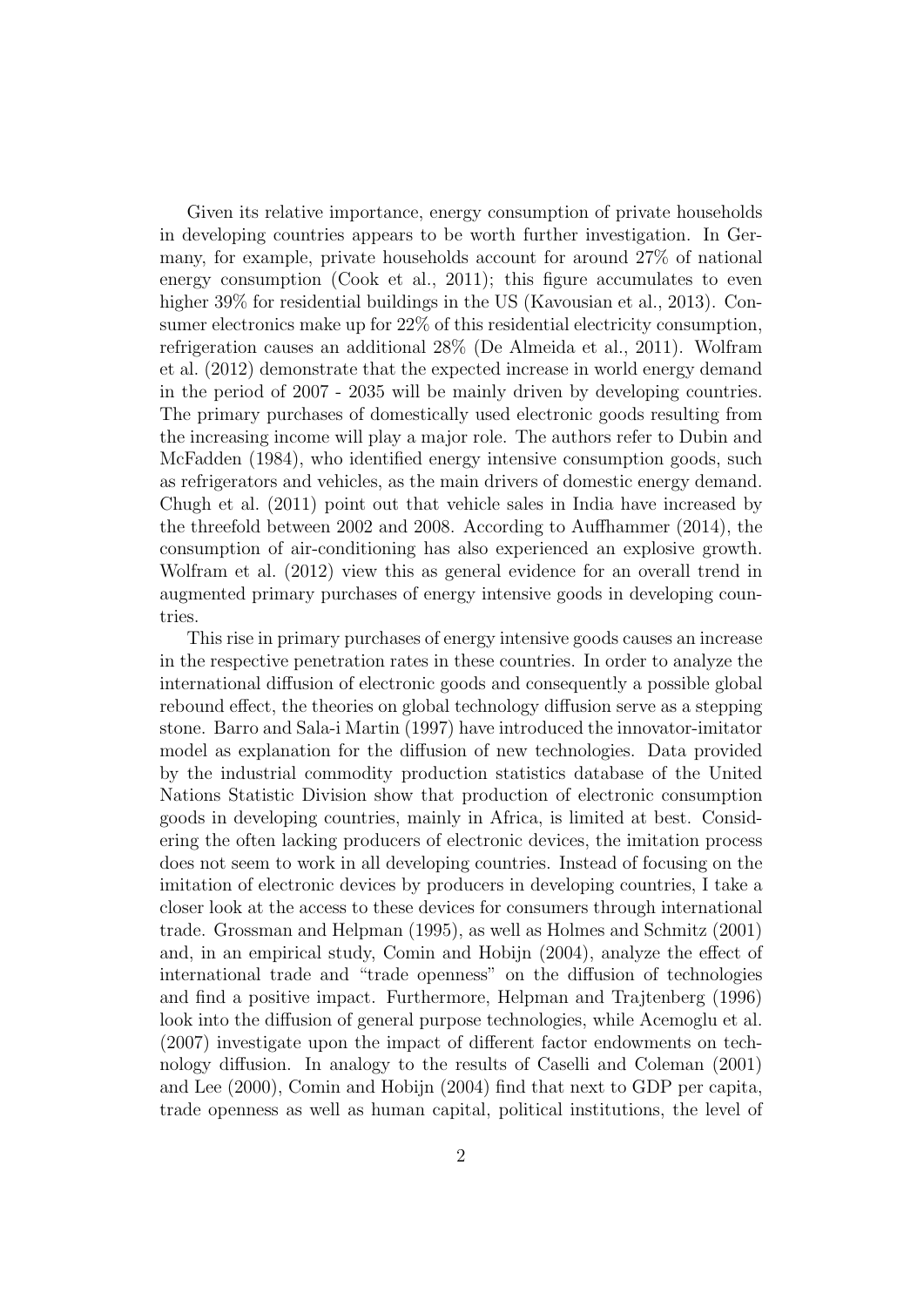accumulated technologies, infrastructure of a country and the effectiveness of legislature have a positive influence on the technological development of a country. Despite identifying economic prosperity (GDP p.c.) with 23% as main explanatory factor for the differences in technological diffusion between countries, Comin and Hobijn (2004) agree with Basu and Weil (1998), Acemoglu et al. (2007) and Caselli and Coleman (2001) that economic prosperity is not the unique explanatory factor for these differences.

Building upon these findings, I seek to explain the differences in penetration rates of electronic devices between countries based on the trade effect identified by Grossman and Helpman (1995) and Holmes and Schmitz (2001). Thereby, I focus on the impact of trade in second-hand goods on the respective penetration rates. Due to data limitations, I analyze the diffusion of computers, televisions, refrigerators and radios as representative examples for electronic goods in general. Finally, I estimate the resulting increase in energy consumption in order to quantify the global rebound effect. I start by introducing the dataset on which I base the analysis. Next, trade with second-hand electronic goods is identified. Afterwards, I apply a cross-sectional regression analysis to provide support for the hypothesis of an increasing consumer group caused by trade in second-hand goods. Here, the impact of trade on penetration rates is estimated. Finally, the consequences for energy consumption are quantified. Before summing up the results and giving an overall interpretation of the significance for the global rebound effect in the conclusion, possible shortcomings of this analysis are exposed and justified to the best of my knowledge.

## 2 Data

I construct two datasets based on the availability of penetration rates of electronic devices in developing countries. The database "Cross-country Historical Adoption of Technology (CHAT)" by Comin and Hobijn (2009) provides information on the number of electronic devices used in a country, such as computers, televisions and telephones. The widest, and most recent coverage of data is available for the year 2002, with records for the number of computers in 129 countries worldwide. Due to the low coverage with respect to televisions and the rather modest energy consumption of telephones, this regression analysis only considers computers from this database. Dividing the number of electronic devices in a country by its population size yields the number of computers per inhabitant - the penetration rate.<sup>3</sup> The Demo-

<sup>&</sup>lt;sup>3</sup>In their dataset, Comin and Hobijn (2009) define the relevant variable as the "number of self-contained computers designed for use by one person".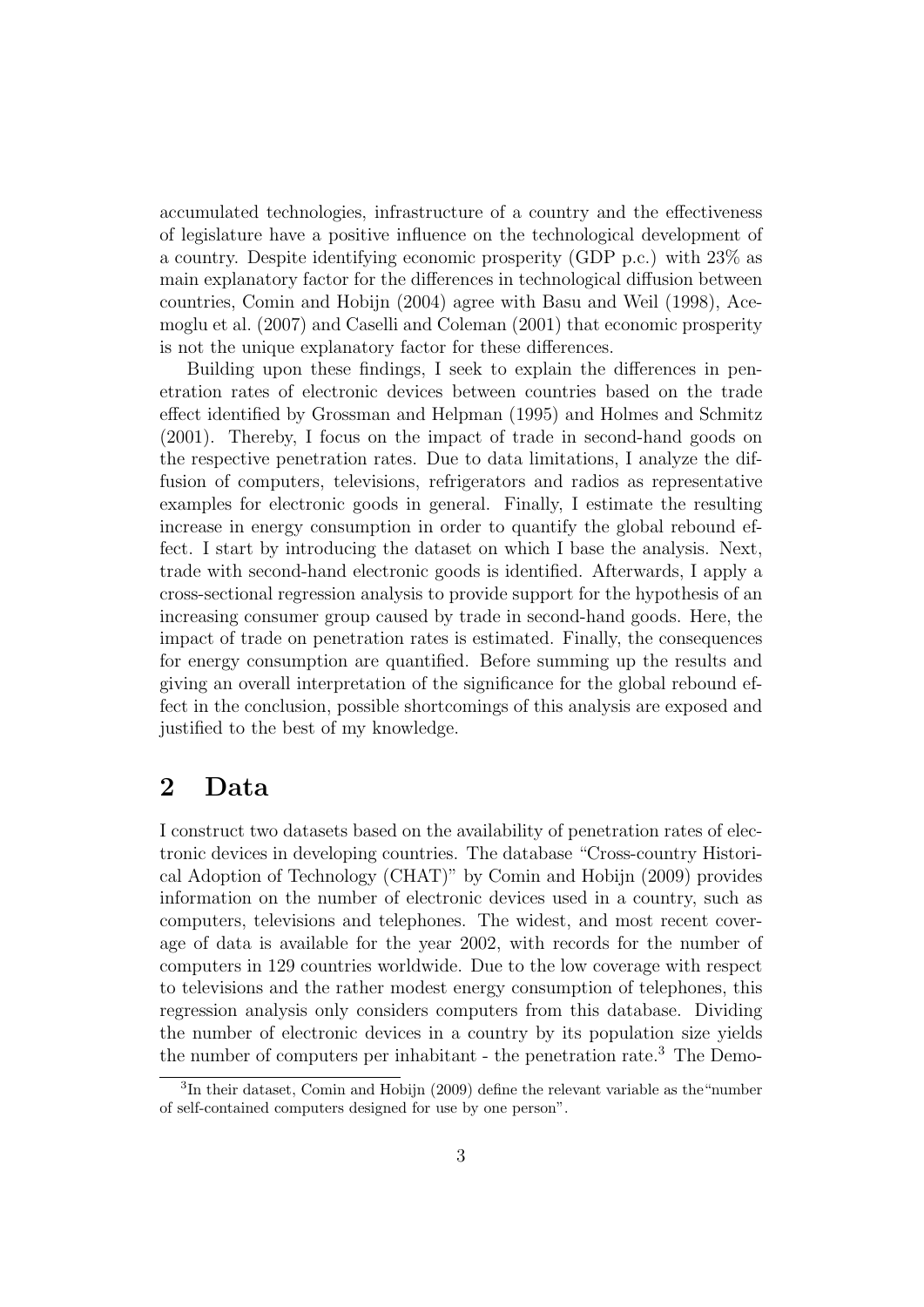graphic and Health Surveys (DHS) conducted by USAID (2012) additionally provide data on penetration rates per household for radios, televisions, and refrigerators, i.e. the percentage of households owning the respective electronic device, over different survey years. The database comprises 71 developing or emerging countries with an average GDP per capita of 2,730 USD. More than half of the sample consists of African countries. The surveys were conducted between 1990 and 2012 in these countries. In most countries, however, the surveys were carried out only once during this time period. Even though some countries were covered multiple times, the sample of these countries is too small to analyze a change in penetration rates. In the case of multiple surveys, I always refer to the most recent survey data for the respective country. On average, the surveys were conducted in year 2005.

Hence, representing the electronic goods sector, this study analyzes the international diffusion of computers, televisions, radios and refrigerators. Data on the imported quantity of these electronics goods by the countries covered in both data sets is taken from the UN Comtrade Database (2014). The traded goods are defined according to SITC Rev.2 classifications given in Table A1 in the Appendix. However, a distinction between new and used goods is lacking from trade registers. A possible approach for the identification of trade in second-hand goods is explained in the next section. The values of total imports are recorded in million USD. Additionally, the aggregated weight and the number of imported units is added to the data set, if available. Trade data is collected for the corresponding survey year of the dependent variable, the penetration rates. In case of lacking data in the specific year, the trading volume of the previous available year up to three years prior to the survey year is included instead. Due to a high volatility in trading volumes between years, robustness checks are undertaken with five-year averages of trading volumes.

Additional controls are chosen in correspondence to Comin and Hobijn (2004) and Grossman and Helpman (1995): economic prosperity with GDP per capita, trade openness as the share of the sum of imports and exports to GDP, the population size of a country and education according to secondary schooling. Data on these controls is retrieved from the World Bank's World Development Indicators. A country's household number is documented in the DHS surveys. Geographical indicators applied in the construction of an instrumental variable are retrieved from the Centre d'Etudes Prospectives et d'Informations Internationales (CEPII) (Mayer and Zignago, 2011). All explanatory variables are included in the database in correspondence to the survey year of the dependent variable. Hence, I obtain one cross-sectional dataset for the year of 2002 with respect to computers for 129 countries, and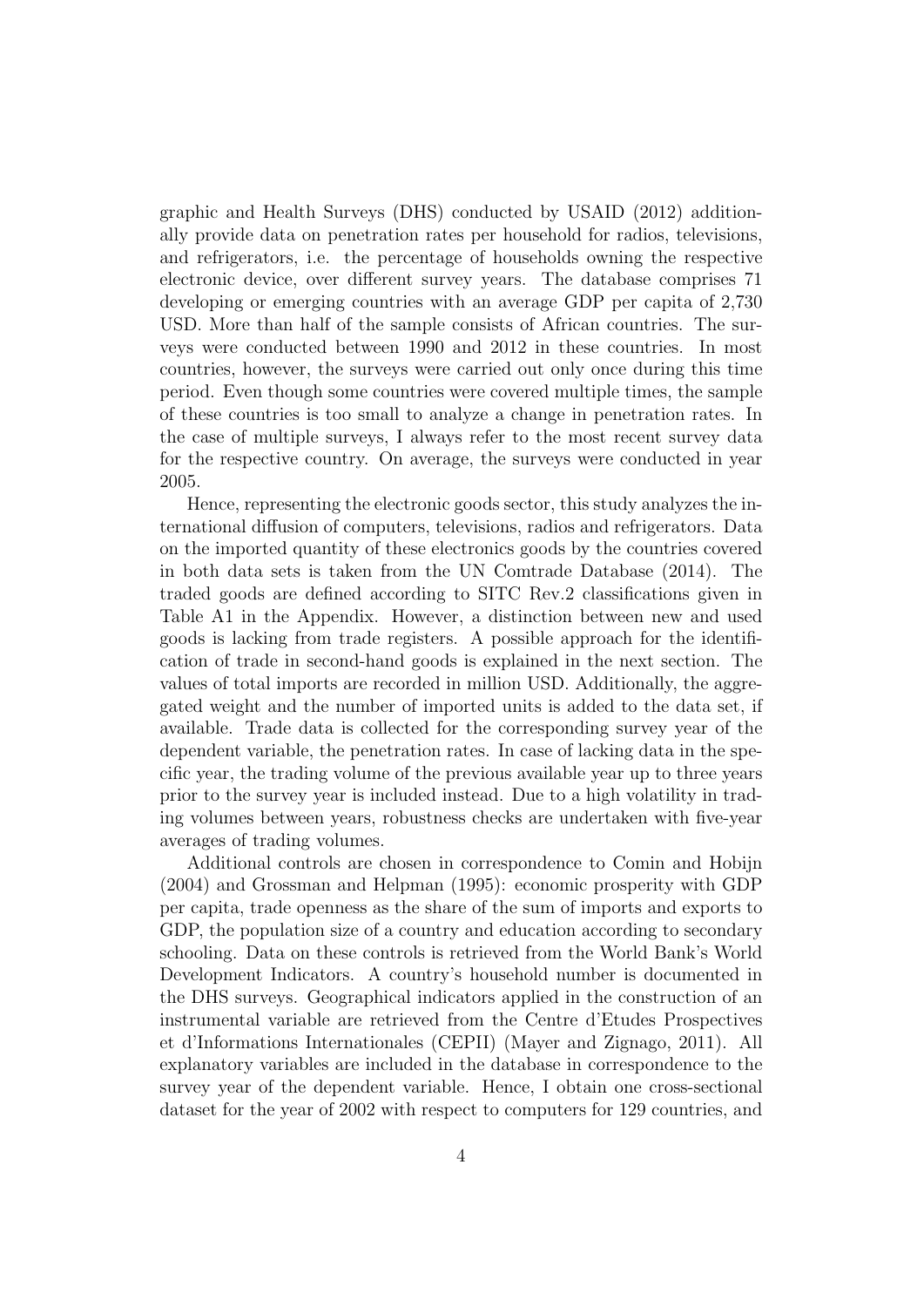one with varying years between 1990 and 2012 for televisions, refrigerators, and radios in 71 countries. The countries included as well as the income classifications applied in the analysis are listed in Table A2 in the Appendix.

Data on average yearly energy consumption of electronic devices used in households is available from different European and US American studies. A survey called REMODECE conducted by De Almeida et al. (2011) reports the average energy consumption of eight classes of electronic goods in kWh per year for households of twelve European countries. The study was conducted during the years 2006 to 2008 for 100 households in each country. Another European project (eepotential) envolving 27 EU countries reports yearly energy consumption for three electronic device categories per household in selected years between 2004 and 2012 (Energy Economics Group, 2009). The Fraunhofer USA Center for Sustainable Energy Systems (FhCSE) conducted surveys on the energy consumption of consumer electronics used in US households in 2007, 2010 and 2013 (Urban et al., 2014). Furthermore, the authors present an overview of previous studies on energy consumption of information and communication technology (ICT) devices. A report commissioned by the German Umweltbundesamt (Environmental Performance Agency, EPA) presents energy consumption rates for refrigerators, freezers and televisions in the years 1995, 2000, 2005 and 2008 (Cook et al., 2011). All studies portray the actual energy consumption of the electronic devices in place in the respective country of the survey. Hence, in addition to the state of the technology, the consumption behavior of European and American consumers is mirrored in these energy consumption rates. However, to my knowledge, consumption behavior and corresponding energy consumption rates per electronic device are not available for developing countries. Hence, I base the analysis on energy consumption data retrieved from indistrialized countries assuming that consumption patterns do not differ substantially between countries. When comparing the energy consumption rates across European countries no systematic differences with respect to climate areas or different income classes can be identified. Due to the repeated performance of the surveys conducted by the German EPA and the FhCSE, I apply the energy consumption rates reported in their studies. Also, these energy consumption rates reflect the lower boundary of the estimates presented in the various studies. Therewith, the energy impact quantified in this study is estimated with the needed caution. An overview of the energy consumption rates of the three electronic devices presented by the German EPA and the FhCSE is illustrated in Figure 1 and clearly shows a decrease in the energy consumption rates per electronic device over the last two decades. The values generated by linear interpolation (dashed line segments) are in line with the data reported by the eepotential project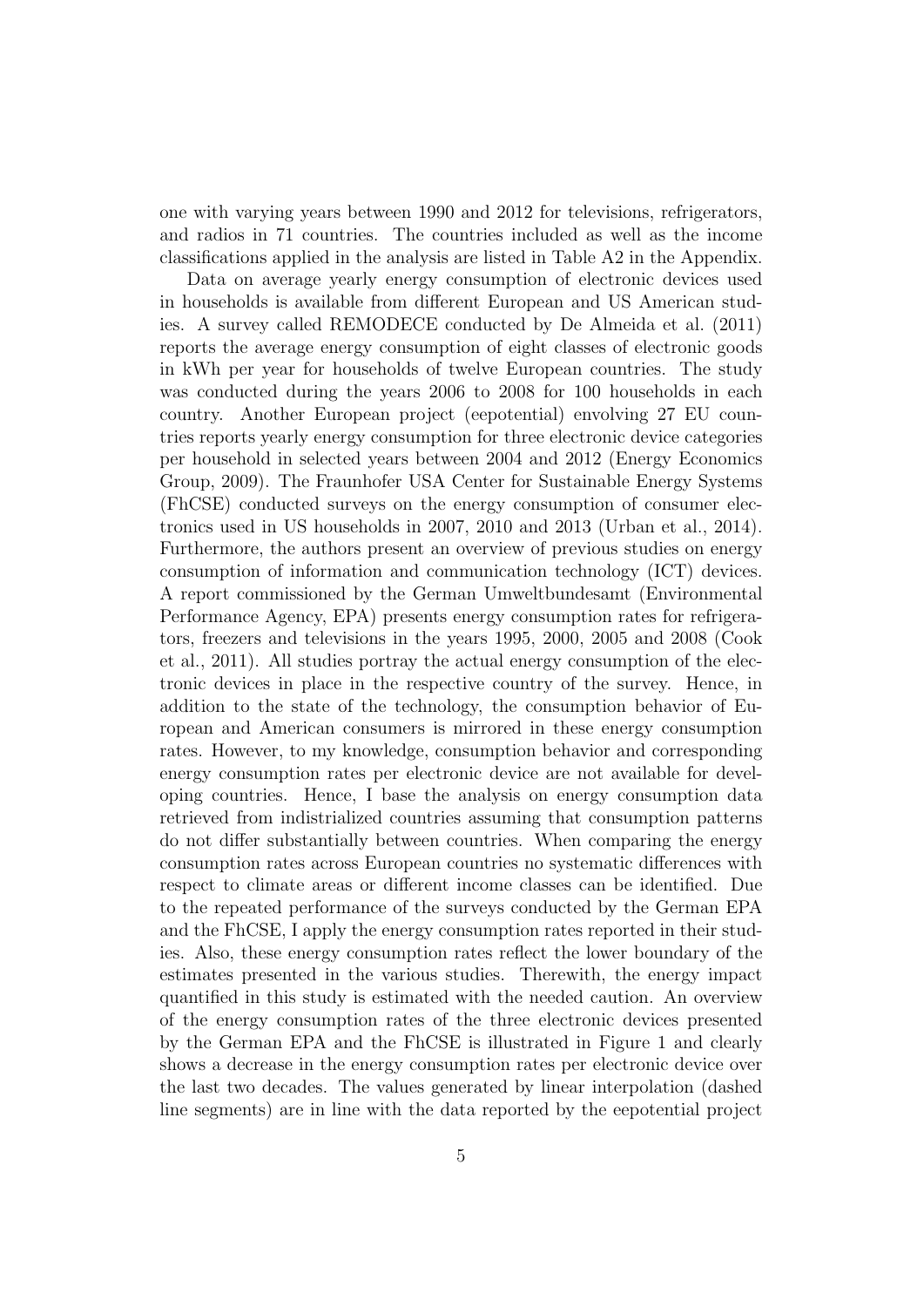(Energy Economics Group, 2009), as well as the general finding of over time decreasing consumption rates documented in the energy consumption literature.<sup>4</sup> Only for televisions the energy consumption rate has stayed rather constant. Here, the increase in screen sizes as well as the development from tube monitors to flat screens may have offset the improvements in energy efficiency. Data on yearly energy consumption of radios is only available from the REMODECE project with 46 kWh per year in 2006/2008.



Data on computers are retrieved from the FhCSE, values for 1995 and 2000 are linearly interpolated; Data on refrigerators are taken from the German EPA, values for 2010 and 2013 are linearly interpolated; Data for televisions are taken from the German EPA for the years 1995 through 2008, Data on 2010 and 2013 are taken from the FhCSE

### Figure 1: Energy Consumption per Electronic Device

Based on these energy consumption rates, for the calculation of the global rebound effect, I will distinguish between three kinds of electronic goods: new goods currently used in the industrialized world, second-hand goods which are being sorted out in industrialized countries and old goods which are in place in the developing world. New goods are defined as the ones in place in industrialized countries and are assumed to perform according to the current energy consumption rates depicted in Figure 1 for 2013. Second-hand goods are assumed to have been in place around 2006 in the industrialized world and are replaced now and consequently exported to developing countries. Old goods have even lower standards in terms of energy efficiency, approximately equal to the energy consumption rates of products applied in 1995 in industrialized countries. These assumptions are in line with a German and

<sup>4</sup>See for example: IIIEE (nd), Ahmed (2012) and ZVEI (2012)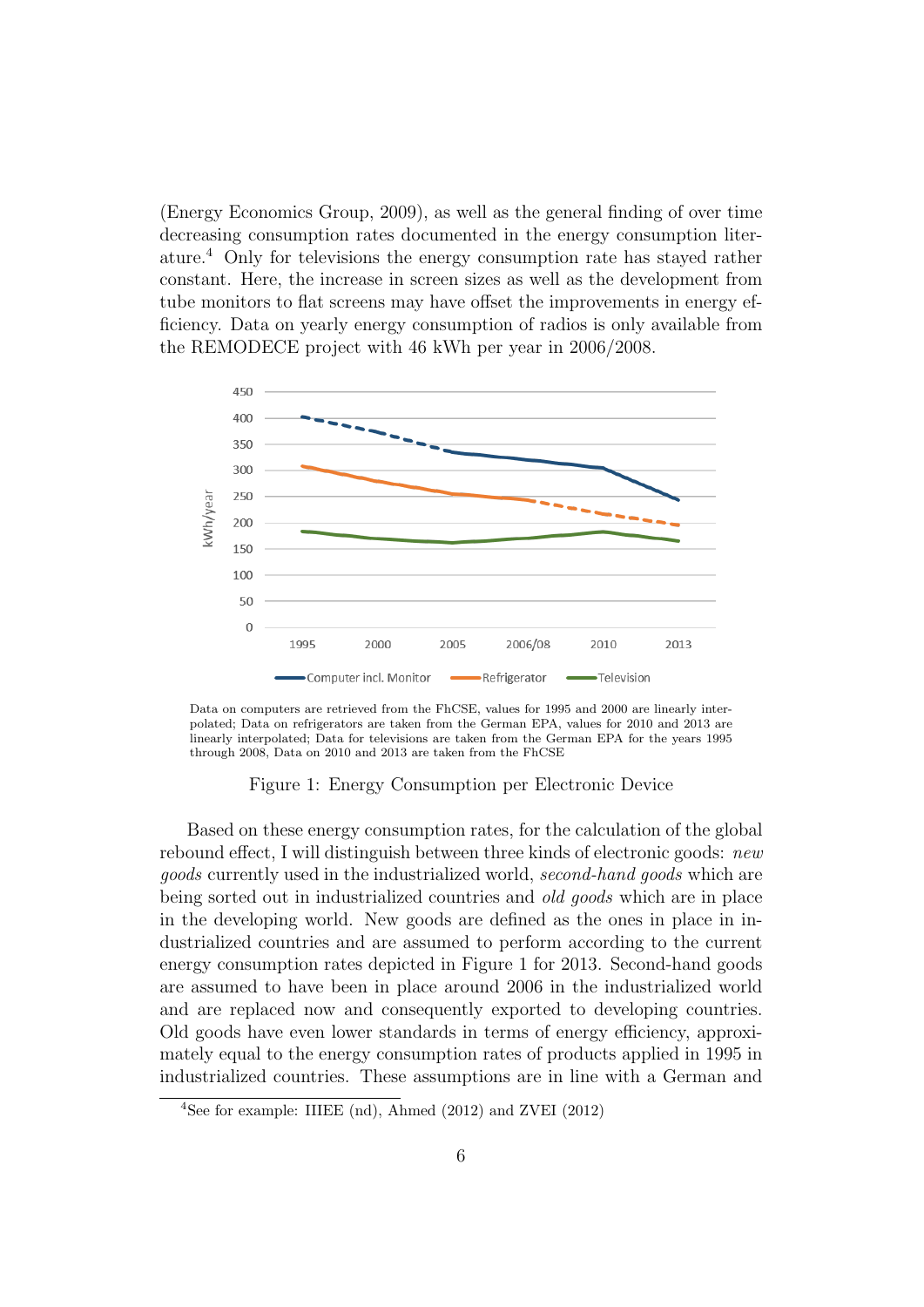a British study, published by the German Statistisches Bundesamt (2013) (federal Statistical Office) and Cooper (1994), which classify refrigerators, telephones, computers and televisions as durable goods with a minimum usage time of five years but also often up to ten or twelve years. The lifespan of reused electronic items, i.e. second-hand goods, has been estimated to accumulate to an additional 3 years (Peralta and Fontanos, 2006). Accounting for the enormous repair activities in developing countries, the lifespan can however be extended considerably (Osibanjo and Nnorom, 2007).

## 3 Identification of Trade with Second-Hand Goods

Trade in second-hand electronics is not documented in international trade statistics. The identical commodity codes for new and second-hand electronics makes tracking of trade in used goods challenging. While academic research on trade with second-hand electronics is scarce, field studies, e.g. conducted by the Swiss e-Waste Programme, provide evidence for trade flows in used commodities between industrialized and developing countries. The share of second-hand goods in imported electronics lies around 70% in Ghana and Nigeria (Amoyaw-Osei et al., 2011; Ogungbuyi et al., 2012). The share of second-hand electronics in the imports of other African countries is estimated to be lower, but still amounts to between 15 and 50% (EMPA, 2009) of total trade volume. The focus in investigative journalism often lies on illegal trade with electronic waste and the detrimental environmental consequences. This study focuses on imports of functioning second-hand electronic goods. Due to practical reasons, this analysis is limited to the documented legal trade in electronics. Trade in electronic scrap is restricted by the Basel Convention and, moreover, prohibited for member countries of the European Union ruled by the EU-Guideline 2002/96/EG on Waste of Electrical and Electronic Equipment (WEEE). Hence, illegal and therefore non-documented waste exports, which are, however, partly repaired in developing countries and often continued to be used, are neglected from the analysis.

In order to identify trade with second-hand goods, I take a look at the two sides of the argument justifying second-hand trade between two regions of the world: demand and supply. On the one hand, there is demand for cheap electronic goods in developing countries. A possible saturation level for electronic devices seems far from being met. As can be seen in Figure 2, penetration levels are gradually increasing with the income level of countries. Except for radios, the penetration rates of electronic goods in developing countries have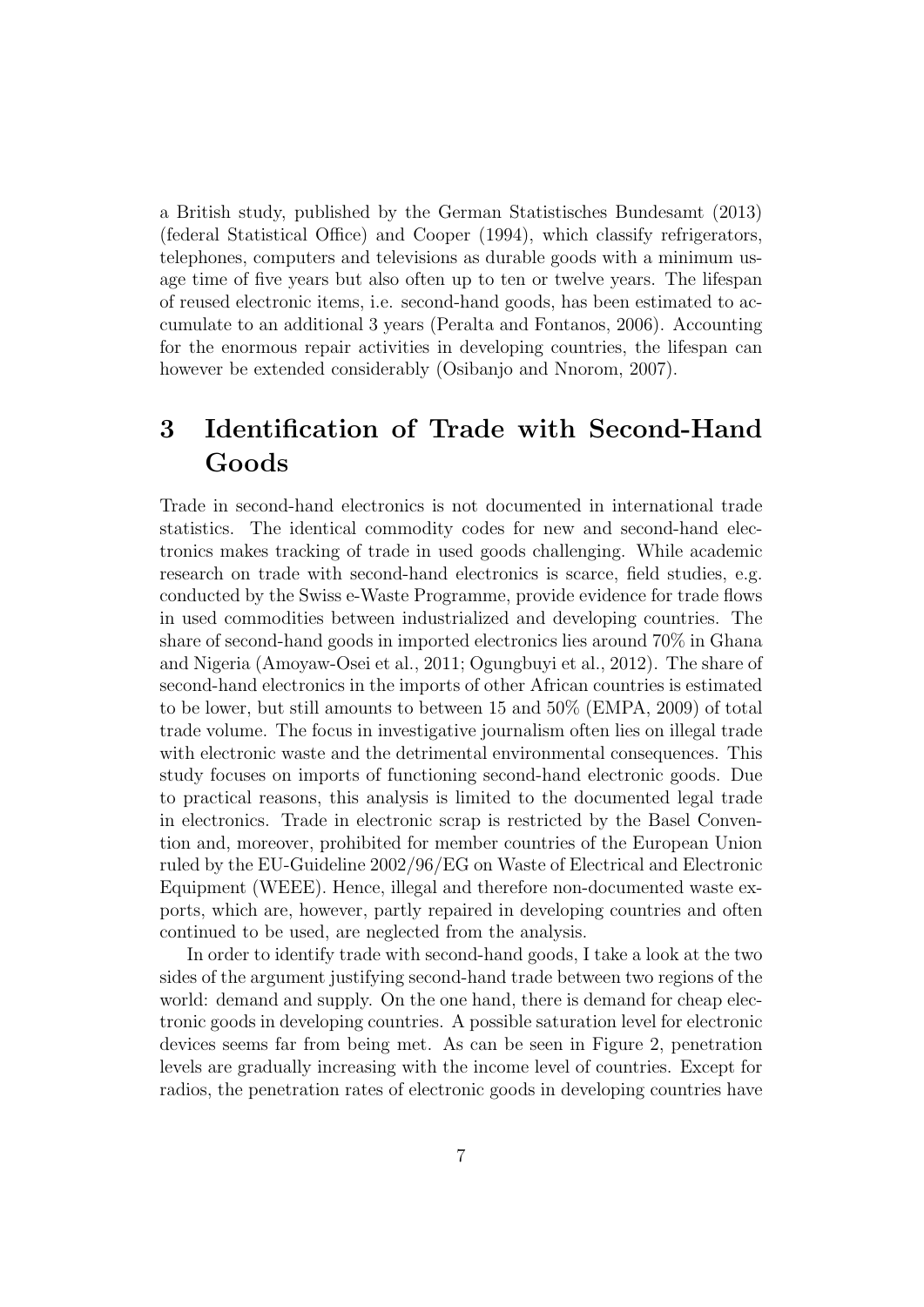

Own illustration based on DHS and CHAT databases.

Figure 2: Penetration Rates according to Income Classes

large potential to rise. Panel (a) of Figure 2 reflects the penetration rates in households of 71 developing and emerging countries classified in three income groups. Industrialized countries belonging to income class 4 are not covered in the DHS data set depicted in Panel (a). With increasing income, penetration rates with respect to all products increase. The penetration rates per head, generated from the CHAT Dataset and portrayed in Panel (b), also illustrate the dependence of penetration rates on income levels for computers. These illustrations are in line with the findings of Wolfram et al. (2012) who analyze the development of energy demand in developing countries and show that families emerging from poverty first acquire electronic household appliances such as televisions and refrigerators. Davis et al. (2014) also expect households from emerging countries to purchase electric appliances as income rises. The relatively lower penetration rates and the low income levels underline the hypothesis that there is demand for cheap electronic devices in developing countries. As data retrieved from the industrial commodity production statistics database from the UN Statistics Division<sup>5</sup> show, this demand can, however, not be met by domestic production. Hence, international products have to satisfy the demand for cheap electronics in developing countries.

However, on the other hand, data on the international supply of secondhand electronics to developing countries is missing. While trade in electronic appliances in general is documented in international trade statistics, the lacking distinction between new and used electronics asks for reasoning

<sup>5</sup>available under http://unstats.un.org/unsd/industry/commoditylist2.asp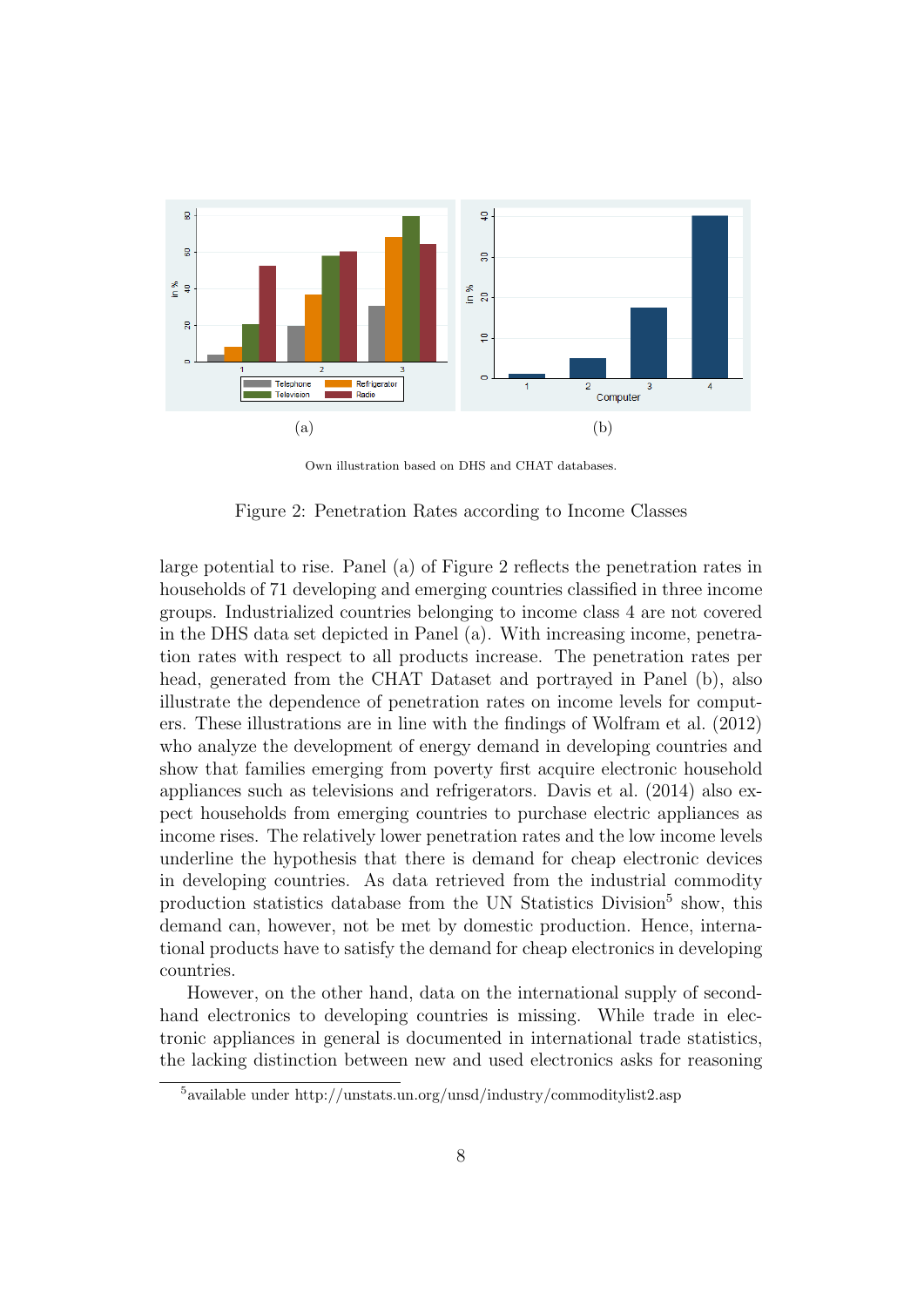

Own calculation and illustration based on data retrieved from the UN Comtrade database.

Figure 3: Mean Value of Imported Electronic Goods

and anecdotal evidence to underline the assumption of exports of secondhand electronics to developing countries. The challenge of lacking data on international trade with second-hand goods has been addressed in several studies. In these studies, second-hand goods have been identified by their comparably low value per kilogram exported of each product (Duan et al., 2014; Sander and Schilling, 2010). Based on this method, Duan et al. (2014) estimate an export volume of 870,000 used laptops for the United States in 2010. In 2011, US \$1.5 billion worth of used electronic products have been exported by the US (U.S. International Trade Commssion, 2013). According to a field study, around 155,000 tonnes of used electronic goods have been exported from Germany in 2008 (Sander and Schilling, 2010). The lower value per kilogram of used goods in comparison to new goods from the same country of origin can be observed when comparing different groups of destination countries. Figure 3 demonstrates how richer countries import higher valued electronic goods. In Panel (a), the value per imported weight unit of a computer in USD per kilogram increases with the income level of the receiving country. A similar picture is painted in Panel (b). When distinguishing between destination countries in Africa (1) versus other emerging countries (0), a lower value per kilogram for all four electronic devices can be observed when exported to African countries.

Even though trade with second-hand electronics cannot be uniquely determined, I present strong evidence confirming the assumption that the share of second-hand electronics imported by developing countries is relatively high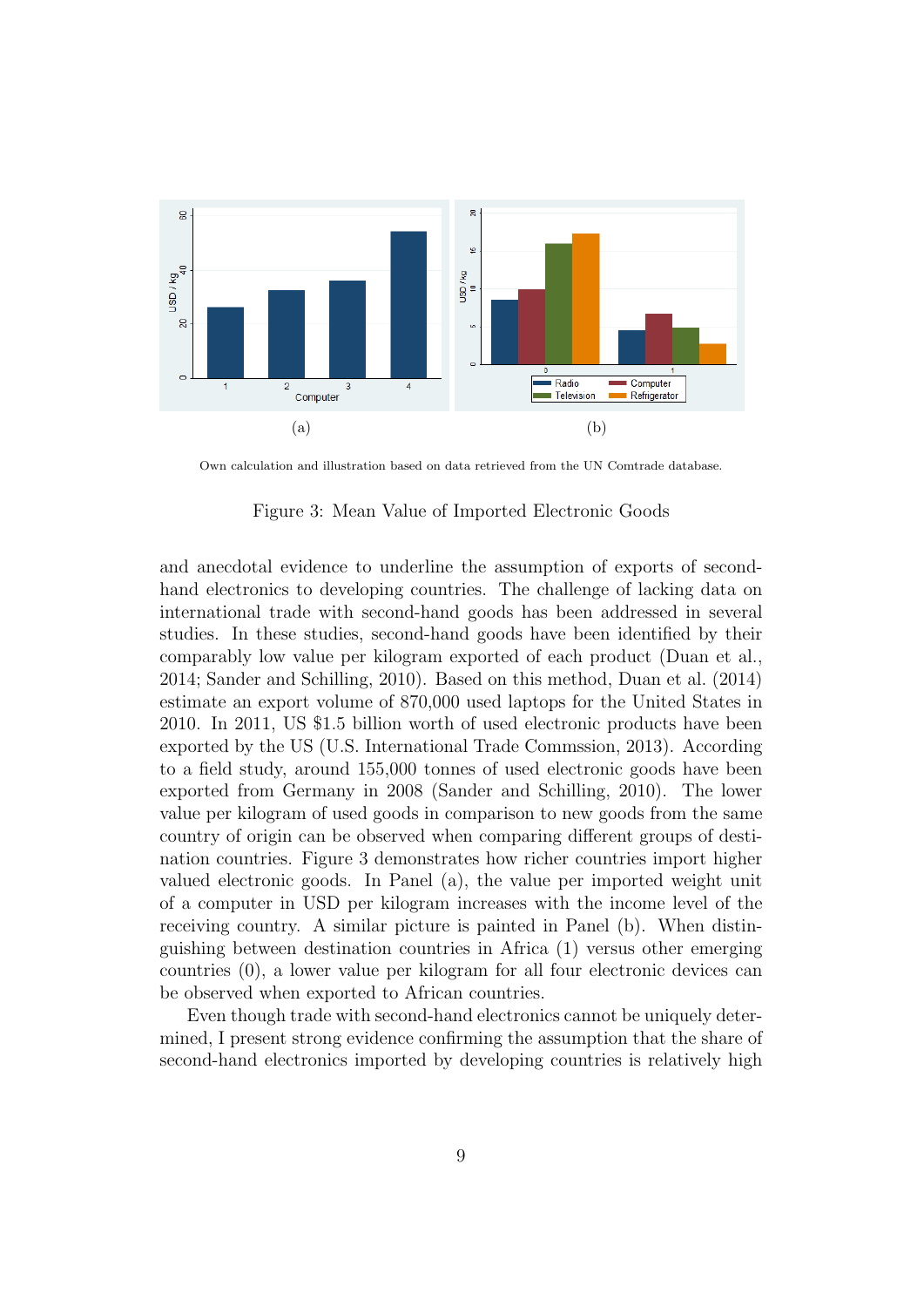compared to the used goods' share in imports of industrialized nations.<sup>6</sup> Moreover, African countries can especially be identified as recipient countries of used goods. In fact, a number of African countries belongs to the main importers of second-hand goods. Coming back to the argument of the imported goods value per kilogram, Panel (a) of Figure 4 shows, exemplary for the case of used computers, that almost half of those countries importing computers with a value below 15 USD per kg are located on the African continent. In Panel (b) of Figure 4, African countries as well as the average of all countries that import computers valued less than 20 USD per kg are depicted. Nigeria, Ghana, Cameroon, Tanzania and Sudan can be identified as the main importing hubs of second-hand imports with low levels of value per imported kilogram but comparatively large imported quantities. The average second-hand importing country represents all countries importing computers with a value below 20 USD per kg.<sup>7</sup> Confirming this finding, Ghana and Nigeria have repeatedly been identified as main hubs of used electronic goods and electronic scrap in other studies (Sander and Schilling, 2010).

## 4 Results

Having argued that developing countries, and specifically, African countries import to a large share second-hand electronic devices, the question remains on what the consequences of trade in second-hand electronics for developing countries are: Does this kind of trade enable more consumers to have access to technologies from industrialized nations or are the imported goods only enabling consumers to exchange their products for newer devices? And, in a second step, what are the consequences for energy consumption in developing countries?

With the help of a cross-sectional ordinary least squares (OLS-) regression, the effect of trade on the penetration rate  $\rho$  of good n in the importing country  $i$  is identified and quantified. With a multivariate model this effect is separated from other factors influencing the diffusion of technology. The parsimonious model per good  $n$  is defined as:

$$
\rho_i = \beta_0 + \beta_1 IM_i + \beta_2 GDPpc_i + \beta_3 openness_i + \beta_4 Africa + \epsilon,
$$
 (1)

<sup>&</sup>lt;sup>6</sup>I acknowledge however the fact that the difference in value per kilogram can also mirror a different quality of the imported good. As argued, anecdotal evidence convinces me to continue with the assumption that developing countries import a larger share of second-hand goods.

<sup>7</sup>The three largest importing countries of low-valued goods, namely Russia, Indonesia and Ukraine, are responsible for the high average volume of imported computers for the average country.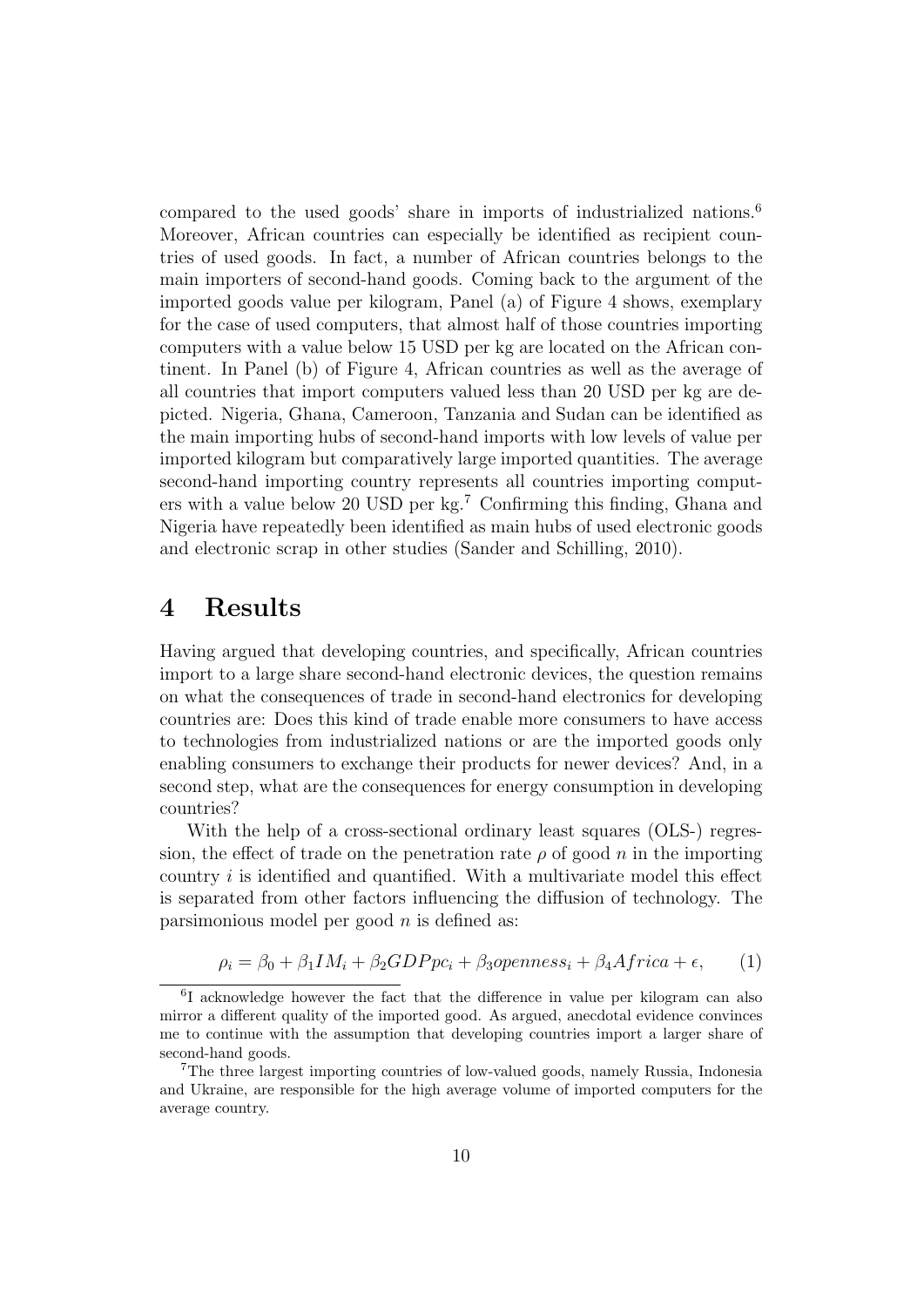

Own illustration based on imported values and weights retrieved from the UN Comtrade database. Panel (a) shows all importers of electronic goods below 15 USD/kg; Panel (b) presents all African importers of electronic goods below 20 USD/kg.

Figure 4: Import Values and Quantities of Computers

with  $IM_i$  giving the imported value of country i of electronic device n in million USD. In analogy to Comin and Hobijn (2004), GDP p.c. and trade openness in general prove to be relevant factors positively affecting the level of technology adoption in a country. A dummy for African countries is chosen as additional control accounting for the continent specifics. Other continent dummies were found to be insignificant and irrelevant for the results. An indicator for the democratic constitution of a country, the polity2 index, was also insignificant and therefore dropped from the parsimonious model. Similarly, including education drastically reduces the sample size without al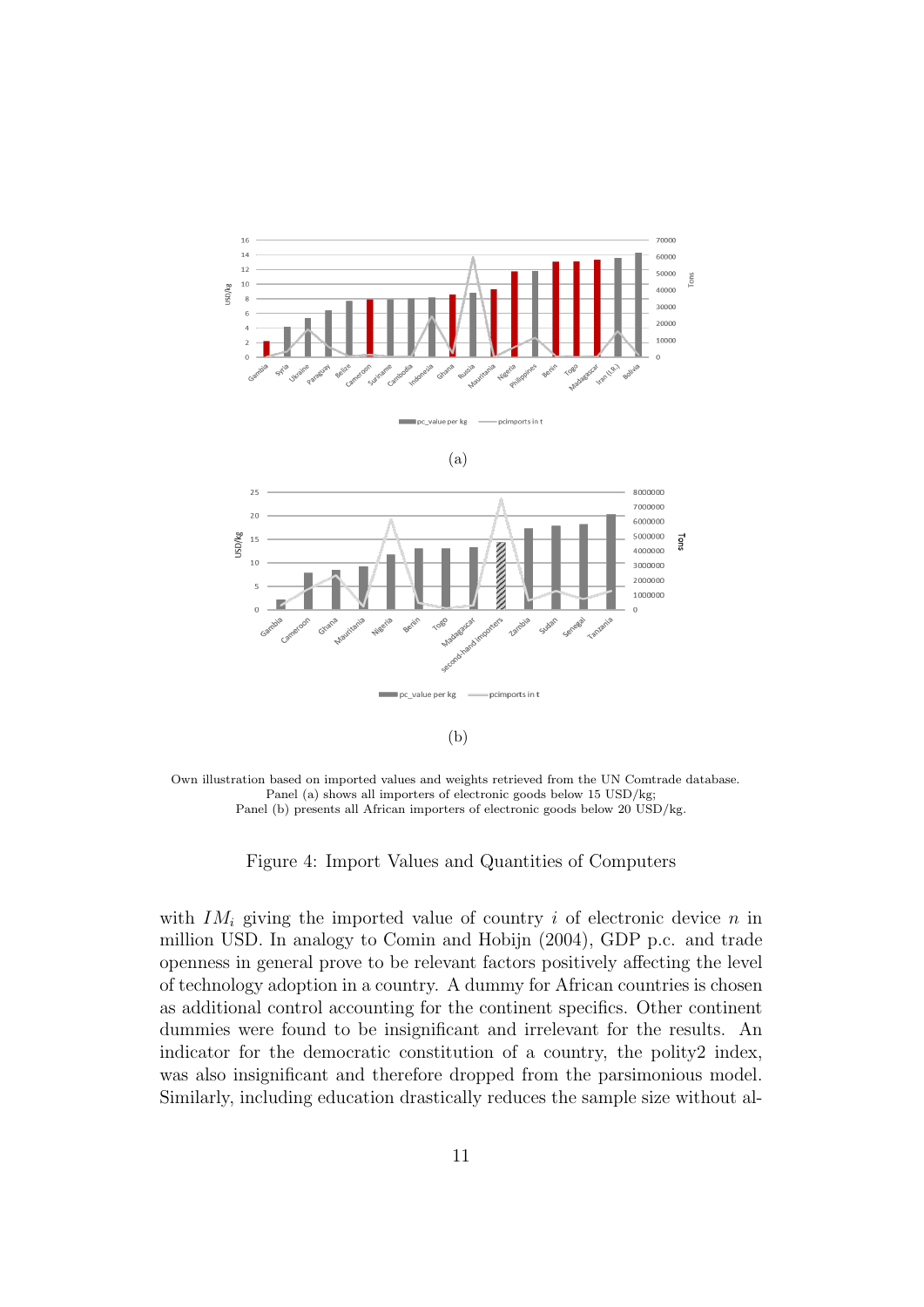lowing further insights and is therefore also omitted from the model presented here. Table 1 displays the regression outcomes on the respective penetration rates of the four electronic devices. The total volume imported of each electronic good, given in million USD, represents the explanatory variables of main interest.<sup>8</sup> The coefficients and corresponding p-values depicted in the table show the relevance of trade in electronic goods for explaining crosscountry variation in the respective penetration rates. All else being equal, the diffusion of refrigerators, radios and computers is positively and significantly correlated with imports of these products. Importing televisions has no significant effect on the respective penetration rate.

|                | (1)          | (2)          | (3)        | (4)          |
|----------------|--------------|--------------|------------|--------------|
|                | television   | refrigerator | radio      | computer     |
| $GDP-PC$       | $0.00617***$ | $0.00594***$ | 0.000204   | $0.00131***$ |
|                | (0.000)      | (0.000)      | (0.859)    | (0.000)      |
|                |              |              |            |              |
| TradeOpenness  | $0.153**$    | $0.180**$    | 0.109      | $0.0377**$   |
|                | (0.016)      | (0.020)      | (0.108)    | (0.021)      |
|                |              |              |            |              |
| Africa         | $-39.51***$  | $-27.93***$  | $11.04**$  | $-2.292$     |
|                | (0.000)      | (0.000)      | (0.013)    | (0.182)      |
|                |              |              |            |              |
| tv_imports     | 0.00851      |              |            |              |
|                | (0.145)      |              |            |              |
|                |              |              |            |              |
| fridge_imports |              | $0.184***$   |            |              |
|                |              | (0.006)      |            |              |
|                |              |              |            |              |
| radio_imports  |              |              | $0.305***$ |              |
|                |              |              | (0.001)    |              |
|                |              |              |            | $0.00035**$  |
| pc_imports     |              |              |            |              |
|                |              |              |            | (0.028)      |
| N              | 59           | 59           | 59         | 118          |
| Countries      |              |              |            |              |
| Adj.R2         | 0.747        | 0.626        | 0.195      | 0.812        |

The dependent variables are the respective penetration rates; p-values are depicted in parentheses. Significance levels are marked by: \*  $p < 0.1$ , \*\*  $p < 0.05$ , \*\*\*  $p < 0.01$ 

Table 1: OLS - Regressions on Penetration Rates

In addition to the findings on the trade effect on penetration rates of electronic goods and in analogy to the suggestion from the descriptive part in Section 3, it is shown that higher penetration rates of electronic devices come along with higher per capita income in a country. However, the coverage of radios in a country is independent of GDP per capita. This finding originates in the fact that radios classify to a lesser degree as high-technology

<sup>8</sup>Data on the traded volume in monetary units covers the largest sample compared to imports documented in units or weights. Moreover, for existing data, correlation between imported units and values is highly positive and significant with correlation coefficients ranging between 0.5 and 0.98 depending on the electronic device. Therefore, the analysis is based on imports documented in million USD.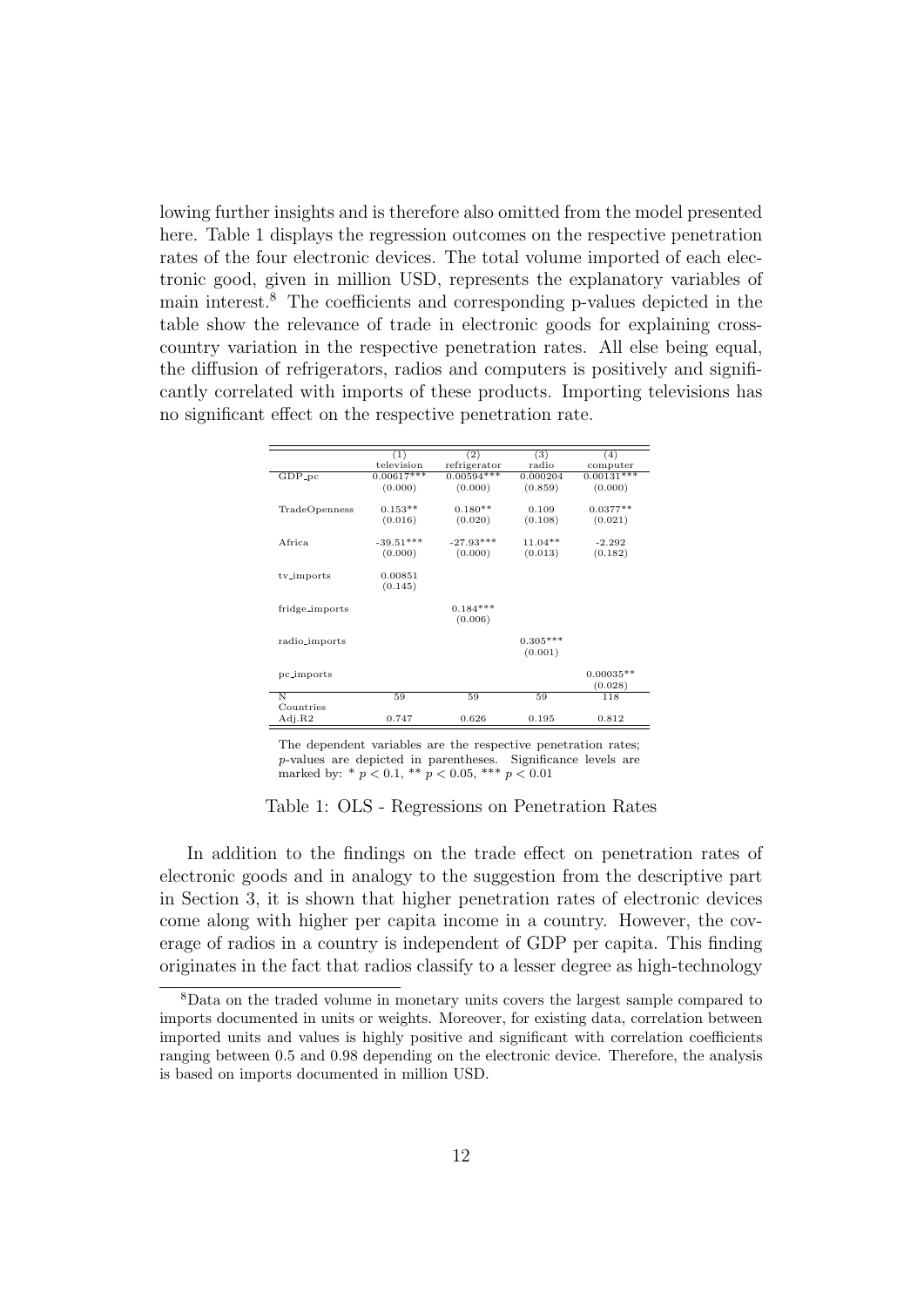goods.<sup>9</sup> A high level of trade openness in a country, measured as the share of overall exports and imports to GDP, facilitates the diffusion of technology in addition to the imports in the specific product category. The positive effect of trade openness indicates the importance of globalization and international connectedness of a country. Last, the Africa-dummy controls for the continent specifics such as the generally lower level of penetration with respect to all high-technology goods. Again, radios are the exception. Interestingly, when controlling for other factors, such as per capita income, more African households possess a radio whereas this good has, apparently, been substituted by modern media on other continents.

The simultaneous causality between supply and demand for technological goods strongly suggests a problem of endogeneity. Hence, a possible bias and inconsistency in the coefficients estimated with OLS is expected. To control for the possible endogeneity and to obtain a consistent estimator, I design an instrumental variable (IV). I adopt the approach from Romer and Frankel (1999), also employed in the context of trade with second-hand clothing by Frazer (2008), applying a gravity approach in the first stage of a Two-Stage Least Squares (2SLS) regression, to instrument for the import values. Specifically, the value of imported electronic goods of a country  $IM_i$ is predicted to be a function of geographic variables. The specification of the bilateral trade equation is

$$
IM_i = \gamma_0 + \gamma_1 D_{ij} + \gamma_2 A_i + \gamma_3 A_j + \gamma_4 N_i + \gamma_5 N_j + \gamma_6 L_i + \gamma_7 L_j + \gamma x + u_{ij}, \tag{2}
$$

where  $D_{ij}$  is the distance between two trading partners. A, N, and L describe the trading partners' land area and population and whether the country is landlocked. The vector x accounts for the exogenous controls included in the second stage. The index  $i$  describes the importing country, while the country indexed by  $j$  is  $i$ 's most important trading partner with respect to each commodity. On average the most important trading partner, for which the country characteristics are chosen in the gravity equation, accounts for around 50% of all imports in the respective good of a country. Romer and Frankel (1999) suggest that geographical factors serve well as instrument of trading volumes due to their strong correlation. Moreover, the combination of geographic attributes of the trading partners does not influence the dependent variable. To be more concrete, it is reasonable to assume that the orthogonality condition holds, i.e. that the error term  $\epsilon$  is not affected by any of the instruments chosen.

<sup>&</sup>lt;sup>9</sup>As a consequence, the adjusted  $R^2$  is substantially lower in comparison to the explanatory power of the regressions of the other three electronic devices.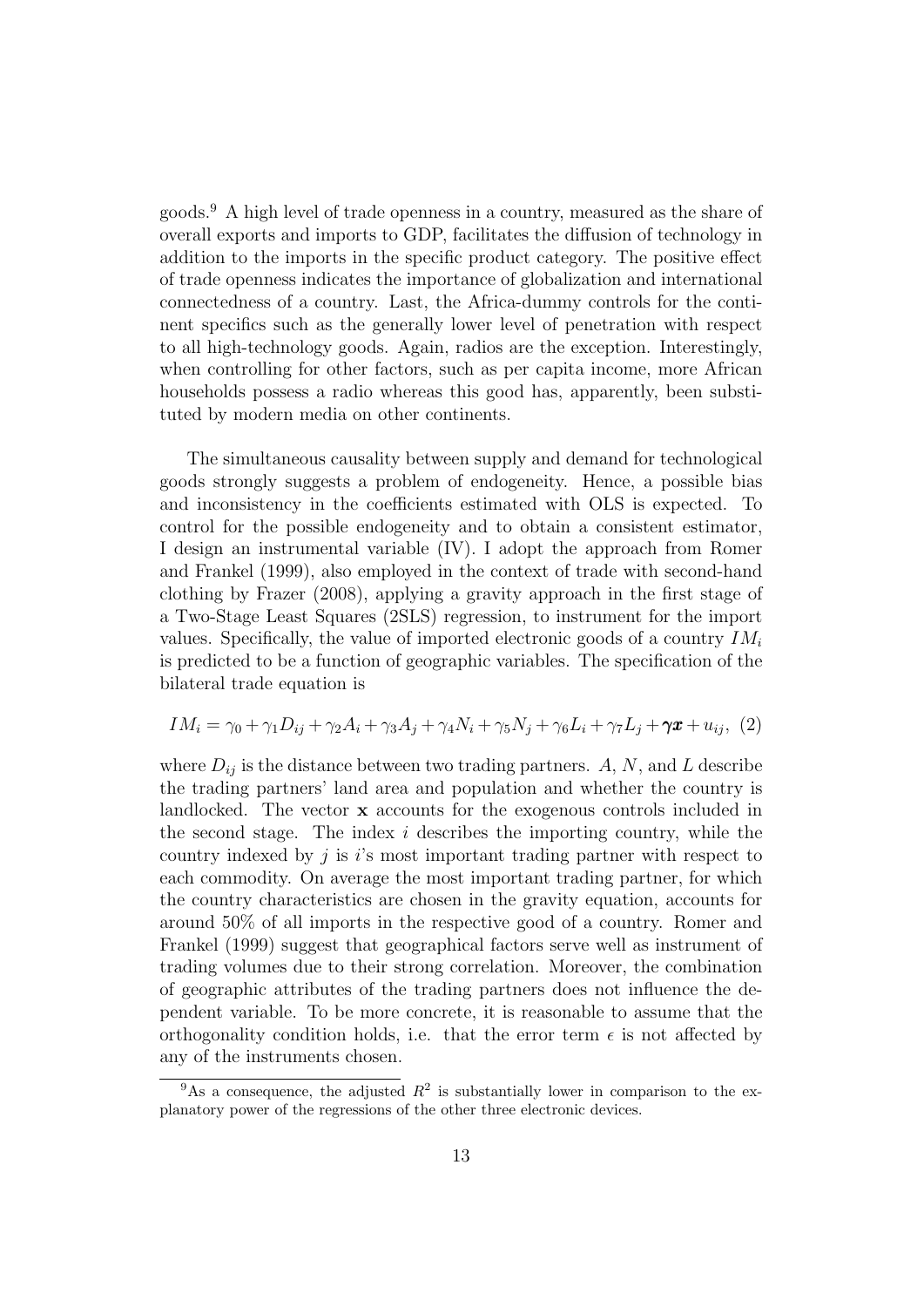| (4)<br>computer<br>$0.00122***$<br>(0.000)<br>$0.0451**$ |
|----------------------------------------------------------|
|                                                          |
|                                                          |
|                                                          |
|                                                          |
|                                                          |
|                                                          |
| (0.019)                                                  |
| $-2.174$                                                 |
| (0.237)                                                  |
|                                                          |
|                                                          |
|                                                          |
|                                                          |
|                                                          |
|                                                          |
|                                                          |
|                                                          |
|                                                          |
| 0.0007                                                   |
| (0.109)                                                  |
| 111                                                      |
|                                                          |
| 0.807                                                    |
| 0.3761                                                   |
|                                                          |

The dependent variables are the respective penetration rates; p-values are depicted in parentheses. Significance levels are marked by: \*  $p < 0.1$ , \*\*  $p < 0.05$ , \*\*\*  $p < 0.01$ The Durbin test presents the p-values against the null hypothesis of exogenous variables.

Table 2: 2SLS - Regressions on Penetration Rates

The results of the 2SLS regression are displayed in Table 2. The outcome supports the results found by applying OLS and emphasizes the previous findings. The sign and significance of the coefficients of all previously significant controls can be confirmed. Regarding the instrumented variable, the impact of trade in refrigerators and radios remains positive and significant. The impact of imported computers barely misses the margin of being significant at the 10% level. In terms of magnitude, the size of the coefficients increases for three out of four product categories. In economic terms, the results show that ceteris paribus, e.g., importing refrigerators worth one million USD increases the penetration rate on average by almost 0.285 percentage points. An increase in the consumer group resulting from importing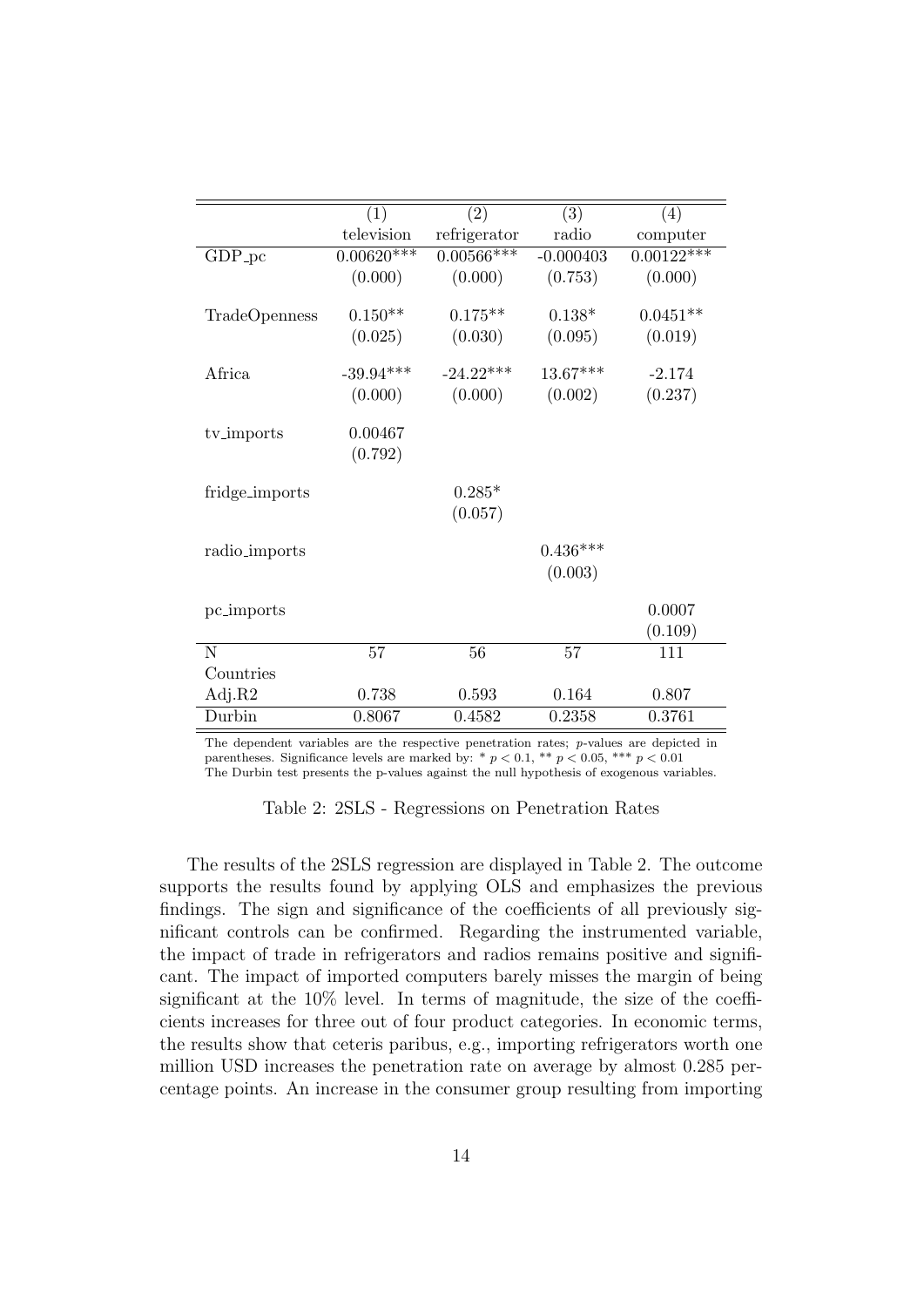second-hand electronics can be concluded. This effect is statistically significant for refrigerators and radios. The coefficient on the trade impact of computers and televisions also shows the expected positive sign, albeit being insignificantly different from zero. The insignificant coefficients indicate that, e.g., imported televisions do not reach new consumers but serve as substitutes for existing appliances. Statistically, the coefficients are equal to the OLS-estimates reported before. With p-values above at least 0.37 for all devices, the null hypothesis of equal coefficients cannot be rejected based on the Wald test. The results are also robust to different specifications. The regressions have been tested with 5-year averages to smooth trade volumes over a longer time period with similar results as presented here for OLSand 2SLS-regressions. Similarly, conducting the OLS- as well as the 2SLSregressions in log-log form supports the prior results. The outcome of the log-log 2SLS-regression is depicted in Table A3 in the Appendix. Here the dependent variable is the logarithm of the number of each electronic device applied in a country. For example, a 10% increase in imports of refrigerators, on average leads to additional 1.6% appliances of this electronic device in a country. Considering the 95%- confidence intervals increases this range by  $0.1 \text{ to } 3\%$ <sup>10</sup>

Testing the robustness of the instrumental variable approach, the Null-Hypothesis of weak instruments can be rejected for all four products. Nevertheless, the joint correlation of the instruments with the endogenous variable is rather low, such that a considerable efficiency loss has to be born in mind. While theory clearly marks a problem of endogeneity due to simultaneous causality between imported electronic goods and the penetration rates in a country, i.e. supply and demand, the Durbin test on exogenous explanatory variables conducted on the 2SLS-regressions, depcited in Table 2, does not confirm this theory. However, in the log-log regressions, displayed in Table A3, the null hypothesis of exogenous variables must be rejected for the cases of radios and computers providing some evidence for the theory of simultaneous causality. Additionaly, the Wu-Hausman test was conducted. The test statistics, while not being displayed in the tables, support the findings of the Durbin test in all regressions tested. Despite limited econometric support for the suspicion of endogeneity but due to the strong theoretical suggestion and the similarity in the quality of the results of OLS and 2SLS, I will continue with findings from the 2SLS approach.

Figure 5 visualizes the trade effect per electronic device on a country's penetration rate, i.e.  $\beta_{1n}$ , as estimated by the 2SLS-regressions. Panel (a)

 $10$ Depicted in Figure A1 in the Appendix.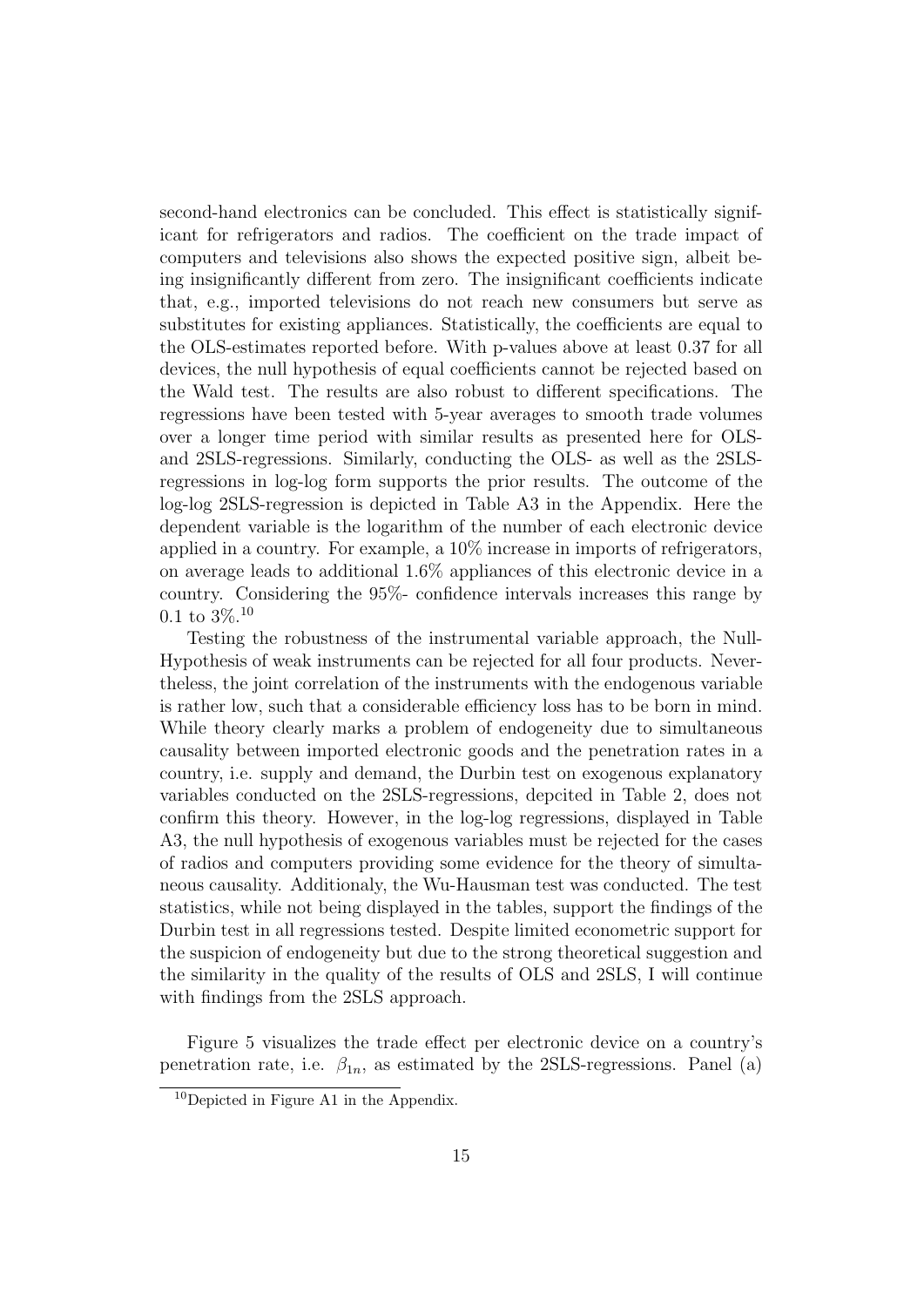

Figure 5: Trade Effect on Penetration Rates



The upper blue bar visualizes the trade effect coefficient for African countries.

Figure 6: Trade Effect on Penetration Rates: African vs. Other Countries

presents the trade effect coefficients including confidence intervals for televisions, refrigerators, and radios from the DHS dataset. Equally, the trade effect of computers is portrayed in Panel (b) based on the CHAT dataset. It can be seen that the effect of trade is positive and significant at the 10% level for trade with refrigerators, radios, and barely for computer. When distinguishing for different subsamples, the impression changes somewhat. Figure 6 illustrates the trade effect estimates for African versus other countries in the respective datasets. With the exception of the less technological good radios, African countries (depicted as the upper bar in blue) experience a greater increase in their penetration rates when importing electronic devices compared to other countries (the lower bar in green). While the impact of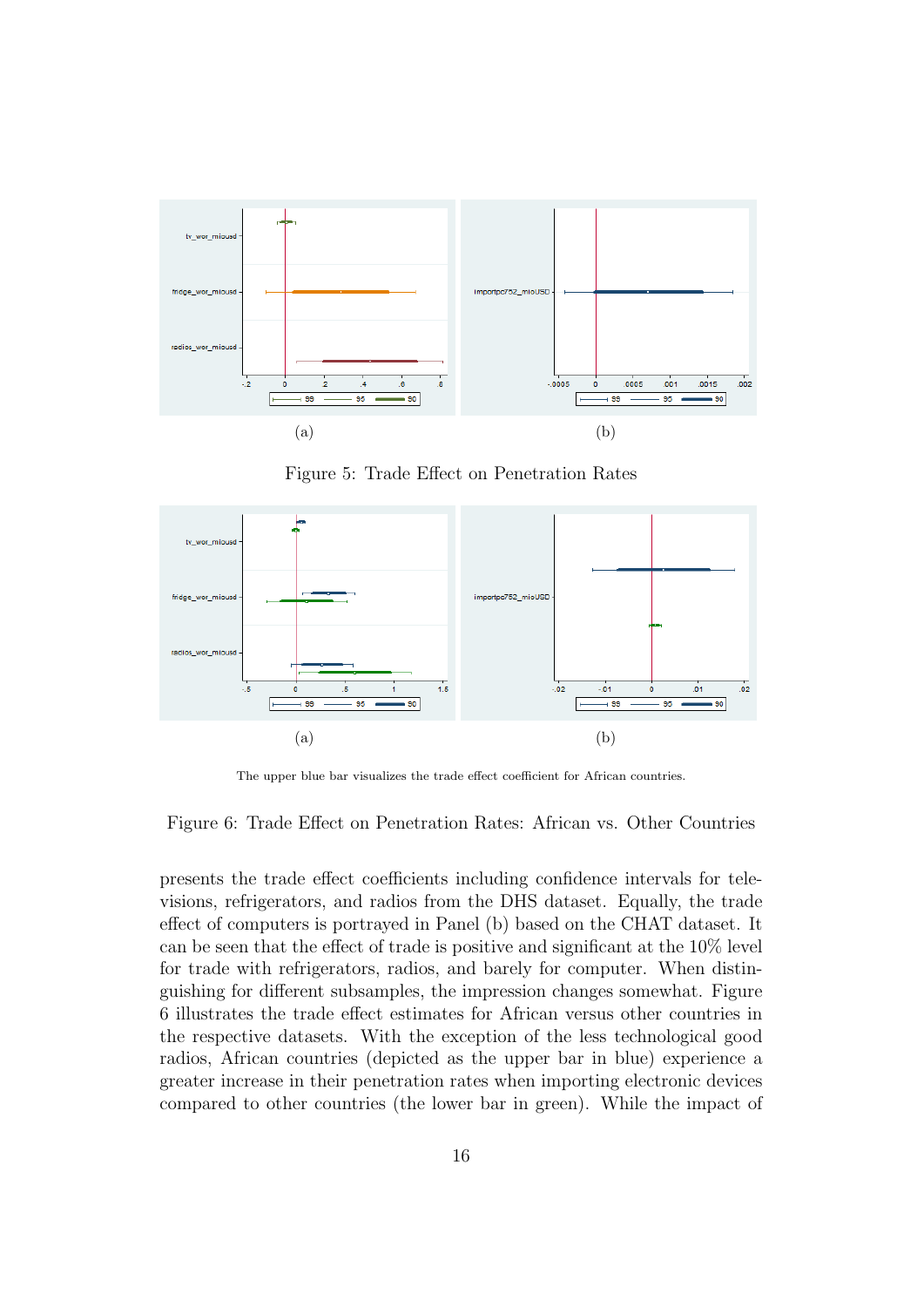imported computers turns insignificant, the remaining imported electronic devices certainly increase penetration rates in African countries. In this subsample, importing television sets also has a significant positive impact on the penetration rate. The insignificant effect of imported computers suggests that these imported devices in Africa are rather used as substitutes for existing computers. The robustness checks conducted with log-log 2SLSregressions and depicted in Figure A1 confirm this result. The limited sample size, however, gives reason to question the consistency of the estimators in the subsamples. Hence, I perform robustness checks by constructing interaction terms between the imported volume of good  $n$  and the African dummy and running 2SLS-regressions on the full sample with instruments applied to the imported volume and the interaction term. The results, presented in Table A4 in the Appendix, confirm the message conveyed in the graphical illustration and give additional insights. For non-African countries, the effect of trade on the respective penetration rate is only significant for radios. Performing the Wald test shows that the estimated coefficients of the imported volume and the interaction term are jointly significant for all electronic devices but computers. Hence, for African countries a positive and significant effect can be observed for trade with televisions, refrigerators and radios. The difference between African and non-African countries is however only significant for trade with televisions.

The rise in penetration rates implies that due to trade, the worldwide number of consumers of electronic goods increases since more electronic devices are used in developing countries. As a consequence, household energy consumption rises when developing countries gain access to consumer electronics. Based on the findings shown above, I continue by estimating the resulting increase in energy consumption. The absolute change in energy consumption per electronic device n in country  $i (\Delta EC_{in})$  is calculated by

$$
\triangle EC_{in} = \frac{\beta_n}{100} \times IM_{in} \times \# of HH_i \times \overline{EC_n},\tag{3}
$$

where  $\beta_n$  gives the consistent point estimates displayed in Table 2 for the trade effect of good  $n$ , i.e. the increase in the penetration rate in percentage points per imported million USD of good *n.*  $IM_{in}$  gives each countries value of imports of good  $n$  in million USD. Dividing by a hundred and multiplying by the number of households transfers the rise in percentage points in the penetration rate to the absolute number of additional goods in a country.<sup>11</sup>

<sup>&</sup>lt;sup>11</sup>The penetration rate of computers is given for the population instead of for households. Therefore the multiplication is conducted with the number of inhabitants for this product category.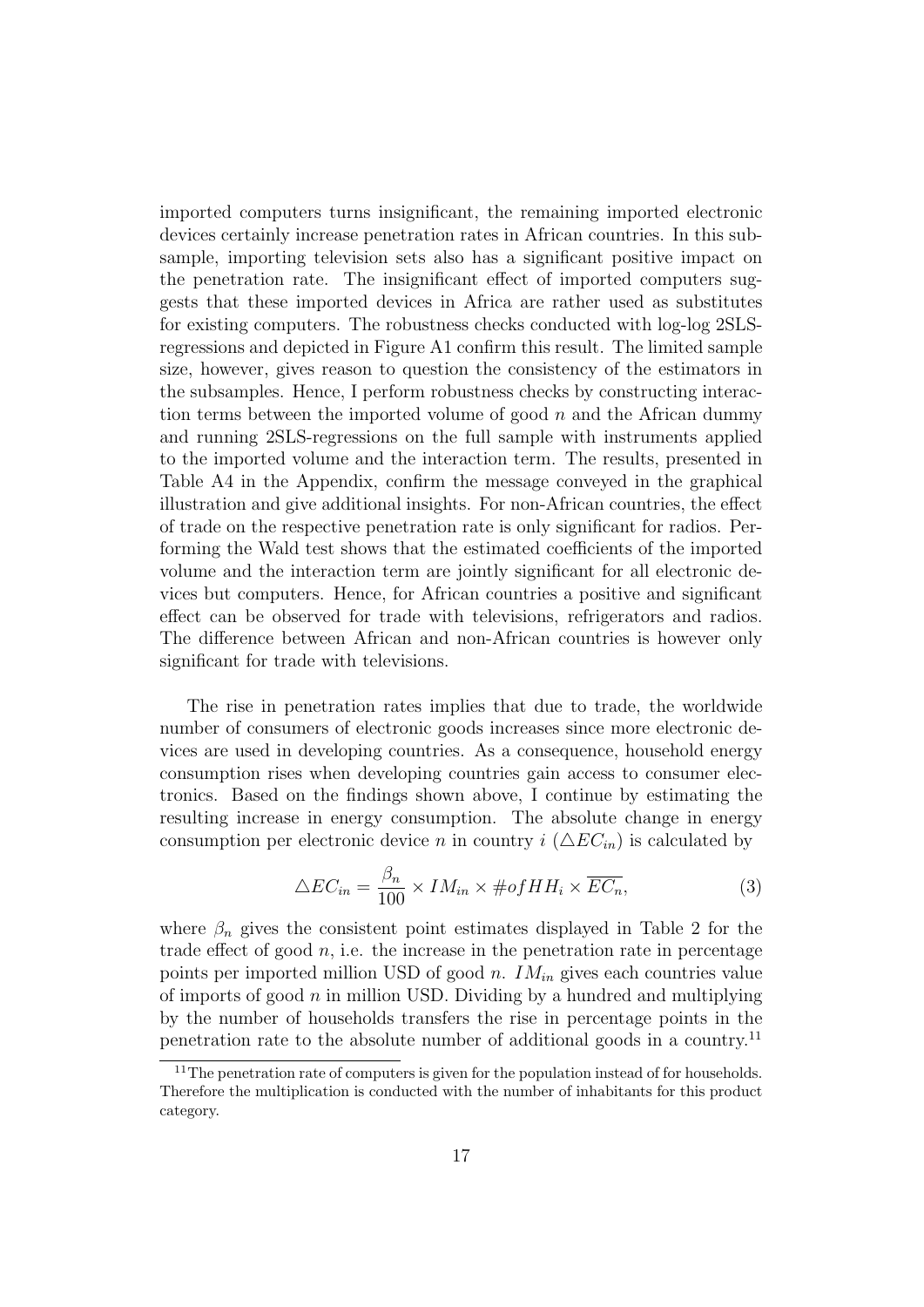Table A5 in the Appendix displays the last two decades' values of average yearly energy consumption per electronic device  $\overline{EC_n}$  as depicted in Figure 1. For the application of second-hand goods the energy consumption rates from 2006/2008 are assumed.

In Table 3, the estimated average increase in energy consumption per electronic device and country resulting from international trade is depicted. A distinction is made with respect to the country group as well as two thought scenarios referring to the composition of electronic goods. For one, accounting for the differences between the country subsamples, the distinct changes in energy consumption per electronic device  $\triangle EC_n$  can be calculated based on the respective import coefficients. Moreover, the differences in traded volumes across subsamples contribute further to differences in the energy consumption effect of trade. Putting the increase in energy consumption in the right perspective, a percentage increase with respect to the prior energy consumption of each good in a country is calculated. Hence, a closed economy without international trade is considered as counterfactual. And secondly, two scenarios are presented in Table 3. In scenario I, all goods imported are considered to be second-hand. Furthermore, the existing electronics in the importing country are assumed to have the same energy efficiency as the imported goods. Scenario II relaxes both of these assumptions. For one, relying on the findings of the case-studies conducted by EMPA (2009), the imported goods are assumed to be composed of fifty percent second-hand and fifty percent new electronic goods. And second, the existing goods are thought of as old goods with worse energy efficiency rates compared to second-hand imports. By assuming a rather long usage time of the durables in developing countries the second scenario can be considered as cautious estimates showing a lower boundary with respect to this concern. Since historical data on energy consumption for radios is lacking, only scenario I is displayed.

| Scenario        |              |           |           |           |           |           |       |
|-----------------|--------------|-----------|-----------|-----------|-----------|-----------|-------|
|                 | Refrigerator |           |           |           | Radio     | ΡC        |       |
| All countries   | $26.09\%$    | $18.57\%$ | 1.90\%    | 1.74\%    | $10.14\%$ | $6.75\%$  | 4.73% |
| Africa          | 33.23%       | $23.64\%$ | $27.57\%$ | $25.24\%$ | $3.15\%$  | $10.35\%$ | 7.26% |
| Other countries | $9.12\%$     | $6.49\%$  | $-0.81\%$ | $-0.74\%$ | 21.78\%   | 8.08%     | 5.67% |

Bold digits present changes in energy consumption that are statistically significant, at least with 90%-confidence.

|                   |  | Table 3: Average Increase in Energy Consumption - per Electronic Device |  |  |
|-------------------|--|-------------------------------------------------------------------------|--|--|
| and Country Group |  |                                                                         |  |  |

For the matter of completeness, the table presents the percentage changes for all four electronic devices in the whole sample as well as in both subsamples. Based on the results from the 2SLS-regressions, significant changes are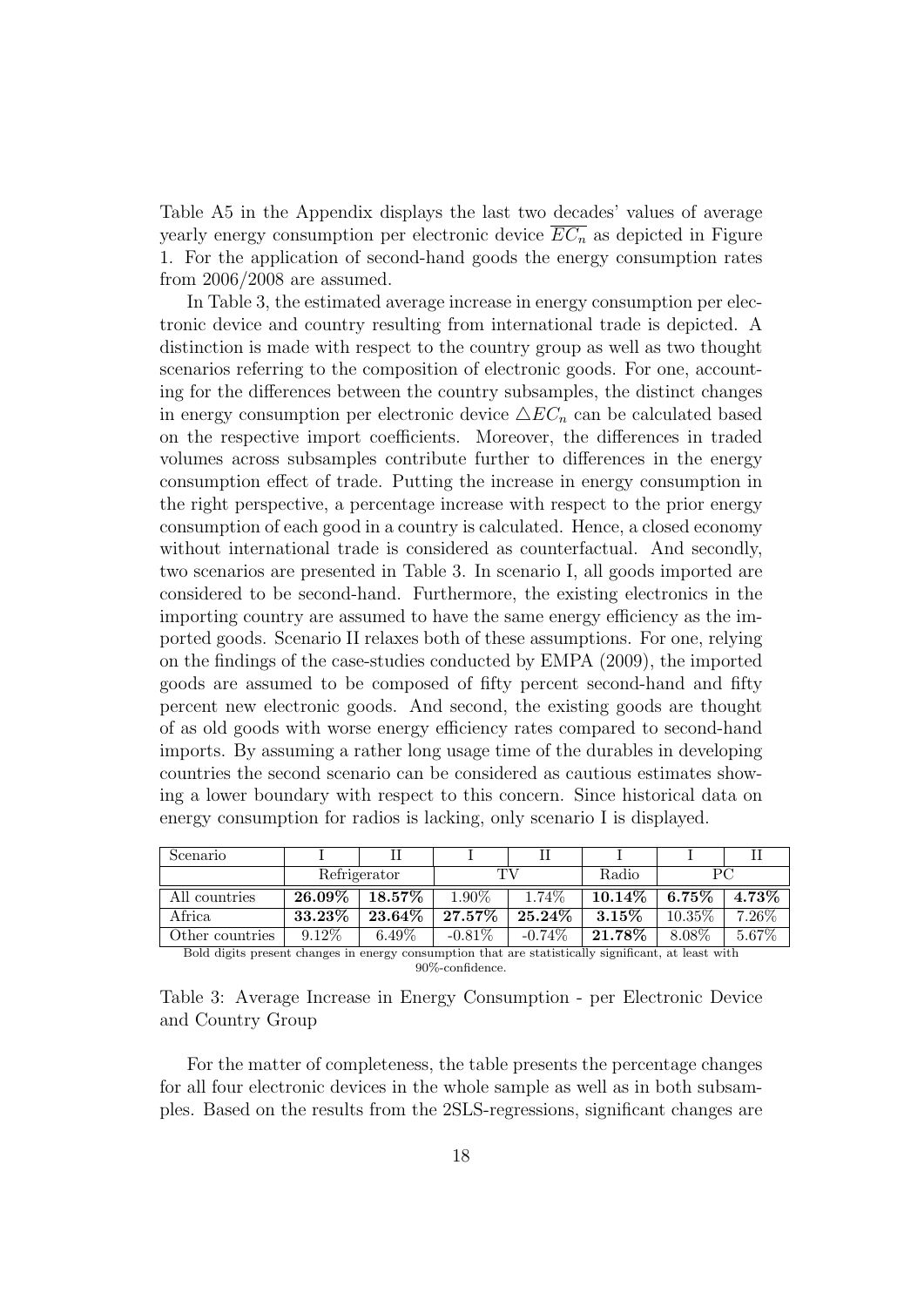presented in bold digits.

In general, a substantial increase in energy consumption caused by trade can be observed. Since Scenario II presents more cautious estimates, these estimates will be discussed below. Across the full country sample, the average increase per country and per electronic good mounts up to 18%. The impact is largest, and mostly significant, in the subsample of African countries. Only for radios, as the exception from the advanced technologies, the increase in energy consumption resulting from trade in African countries is lower than in the rest of the world. In African countries, international trade with secondhand electronics causes an increase in device specific energy consumption of up to 25%. The driving force for the larger impact among African countries can be identified as the trade effect, displayed in Figure 6. I.e, despite the lower volume of trade directed to African countries, energy consumption increases most in this subsample. Overall, trade with second-hand goods raises the penetration rates of poorer countries and therewith enlarges the number of consumers worldwide. Imports in other parts of the world seem to be used to a larger extent as substitutes for existing devices. The rather large point estimates are however put into the right perspective when considering the 95%- confidence-intervals of the increase in energy consumption for the full country sample, as presented for Scenario I in Figure 7 showing the large variety in the impact on energy consumption estimated. Despite the already large confidence intervals, there are some remarkable positive outliers for which the impact on energy consumption is extraordinarily high. With respect to computers, these remarkable positive outliers are namely China, and below 100% India and Mexico. With respect to refrigerators, the outlier is Nigeria. Concerning radios, five countries in transition experience an increase in energy consumption of above 50%: Indonesia, Columbia, Brazil, South Africa and Turkey.

In absolute numbers, and accounting for a mixture of second-hand and new imports with more efficient energy consumption rates in comparison to the old devices in place, the documented international trade in refrigerators, televisions and radios causes, on average, a significant increase of 178,469 kWh, 186,715 kWh and 18,831 kWh respectively in African countries. Aggregated over the 34 African countries included in the DHS dataset, trade with these three<sup>12</sup> electronic goods leads to an increase in energy consumption of 13.1 GWh. Taking the full sample results and aggregating over all countries covered in my datasets, the worldwide increase of energy consumption accumulates to nearly 62 TWh.

<sup>12</sup>Computers are excluded from the aggregation due to the insignifcant results.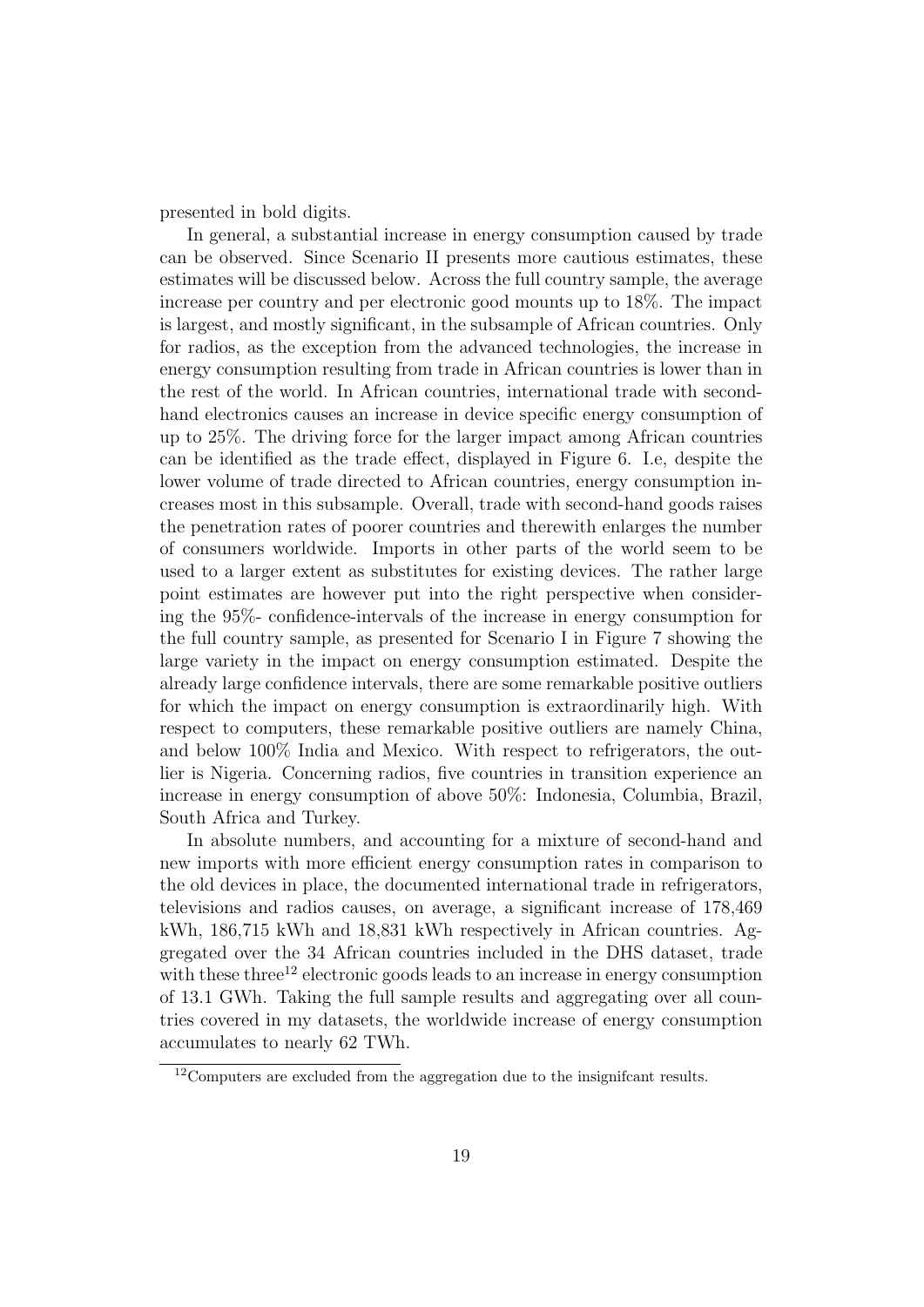

Figure 7: Confidence Intervals of the Increase in Energy Consumption

## 5 Conclusion

Innovations which lead to the application of new, more energy efficient electronic devices are supposed to decrease energy consumption. The adaption in consumption behavior and the resulting rebound effect, however, diminish possible energy savings. On a global level, energy savings suffer further losses since the old, substituted goods are often continued to be used in other parts of the world. By distinguishing second-hand imports from new goods by their lower value per kilogram, I provide evidence for the hypothesis that a large share of exported electronic devices, specifically televisions, radios, refrigerators, and computers consists of second-hand goods when the destination country lies in the developing world. Especially, some African countries have been identified as importing hubs of used goods. In a second step, I analyzed the impact of these imports on the penetration rates of the respective goods in a country. A special focus was set on developing countries in order to investigate upon the effect of second-hand imports. Applying 2SLS regressions in order to correct for possible endogeneity in the explanatory variable, a positive impact of imports of electronic devices on the penetration rates in developing countries is found, while the effect is largest in African countries. In fact, this rise in penetration rates provides support for the hypothesis of an increase in the consumer group for electronic goods resulting from trade with second-hand electronics. That is, the paper shows that substituting used electronics for more energy efficient ones and subsequently exporting the second-hand electronics to developing countries leads to an increase in the number of electronic appliances in use worldwide. Consequently and when taking a world without trade as counterfactual, the increase in the penetration rates leads to a a rise in energy consumption for these coun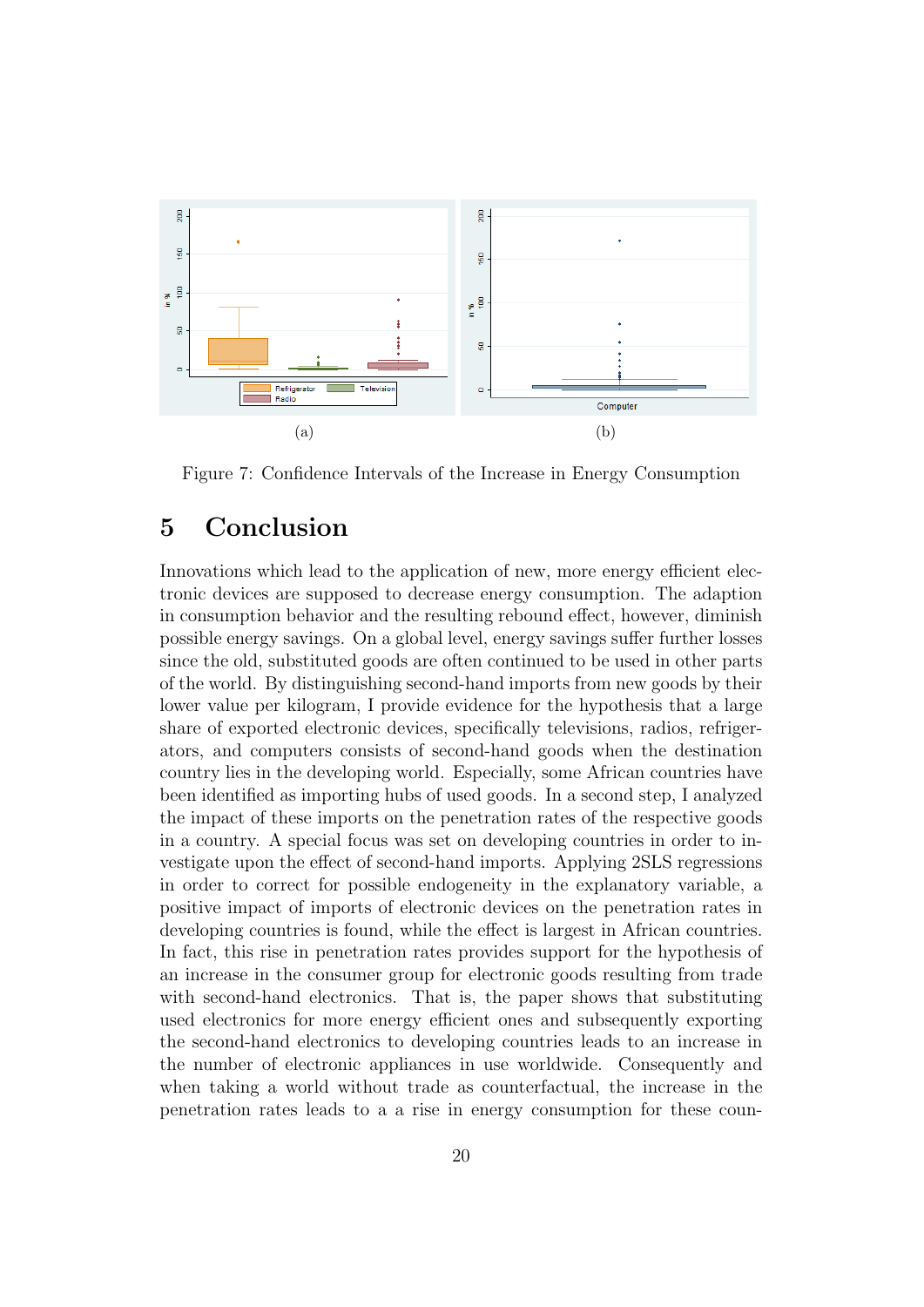tries. Quantifying this rise in energy consumption, in African countries an increase up to 25% in energy consumption per electronic device is estimated. Trade with refrigerators and televisions causes the largest relative increase. Summing up over all African countries, an estimated additional 13.1 GWh are consumed. Including trade with new goods and extending the view to non-African countries leads to an estimated increase in energy consumption of 62 TWh.

The findings presented here are a first step towards the analysis of trade in second-hand electronics in the context of rebound effects. This paper aims to provide support for a global energy consumption effect resulting from innovations in energy consuming goods. The limitations of available data require, however, a cautious interpretation of the findings presented here. On the one hand, only four electronic goods have been analyzed. Further electronic consumption goods such as washing machines, freezers, and other ICT devices, to name but a few, are omitted from the analysis here due to lacking data. Therewith, the total size of the global rebound effect concerning all electronic devices is underestimated. On the other hand, identification of trade in second-hand electronic consumption goods is complicated due to limited data. Additional research in trade with second-hand goods is required for the future. Lacking data prevents a clear distinction between imports of secondhand goods and new goods. Therefore, this study places a major focus on African countries where the share of second-hand imports has been highest. The increase in energy consumption based on a mixture of second-hand and new electronic imports compared to even less energy efficient old electronics in place in African countries can only be considered as a rough first estimate of the here defined global rebound effect. Moreover, the absolute number of second-hand goods shipped to developing countries cannot be identified. Hence, a possible substitution of outdated electronic goods in addition to the identified increase in the consumer group cannot be quantified. If substitution is large, the estimated increase in energy consumption due to trade should be scaled down. Furthermore, the energy needed in the production of new, more energy efficient electronic goods is neglected. In fact, continuing the use of electronic goods may be energy saving when accounting for the energy expenditure in electronic goods production. Finally, the widely discussed negative impact of trade in electronic second-hand goods and waste on the environment due to insufficient recycling technologies is not part of this analysis.

Despite the obvious limitations of the analysis conducted here, it can doubtlessly be concluded, that estimations concerning the rebound effect after the introduction of new energy efficient technologies should not be limited to a national view. When introducing improved energy consuming goods the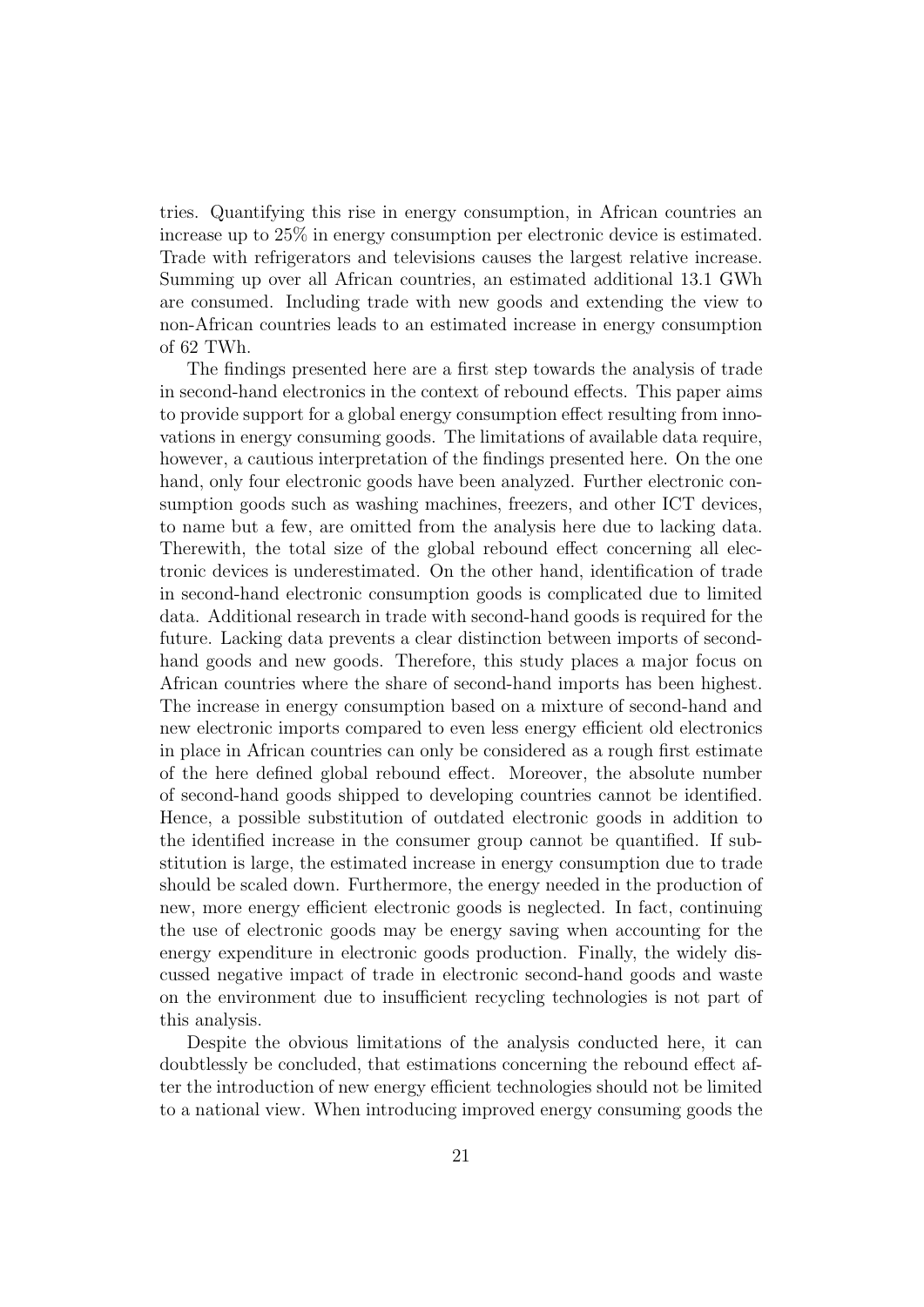worldwide consequences on energy consumption need to be recognized. Despite this conclusion, the potential increase in welfare and enabling of further development through the distribution of advanced technologies due to trade in second-hand goods should not be forgotten.

# A Appendix

| Product Classifications | SITC Rev. 2 | Description                                             |  |  |  |  |  |
|-------------------------|-------------|---------------------------------------------------------|--|--|--|--|--|
| Computers               | 752         | Automatic data processing machines and                  |  |  |  |  |  |
|                         |             | units thereof; magnetic or optical readers, ma-         |  |  |  |  |  |
|                         |             | chines for transcribing data onto data media in         |  |  |  |  |  |
|                         |             | coded form and machines for processing such             |  |  |  |  |  |
|                         |             | data, n.e.s.                                            |  |  |  |  |  |
| Televisions             | 761         | Television receivers (including receivers incor-        |  |  |  |  |  |
|                         |             | porating radio-broadcast receivers or sound             |  |  |  |  |  |
|                         |             | recorders or reproducers)                               |  |  |  |  |  |
| Radios                  | 762         | Radio-broadcast receivers,<br><i>(including)</i><br>re- |  |  |  |  |  |
|                         |             | ceivers incorporating sound recorders or repro-         |  |  |  |  |  |
|                         |             | ducers)                                                 |  |  |  |  |  |
| Refrigerators           | 7752        | Refrigerators of household type (electrical and         |  |  |  |  |  |
|                         |             | other)                                                  |  |  |  |  |  |

Table A1: Product Classifications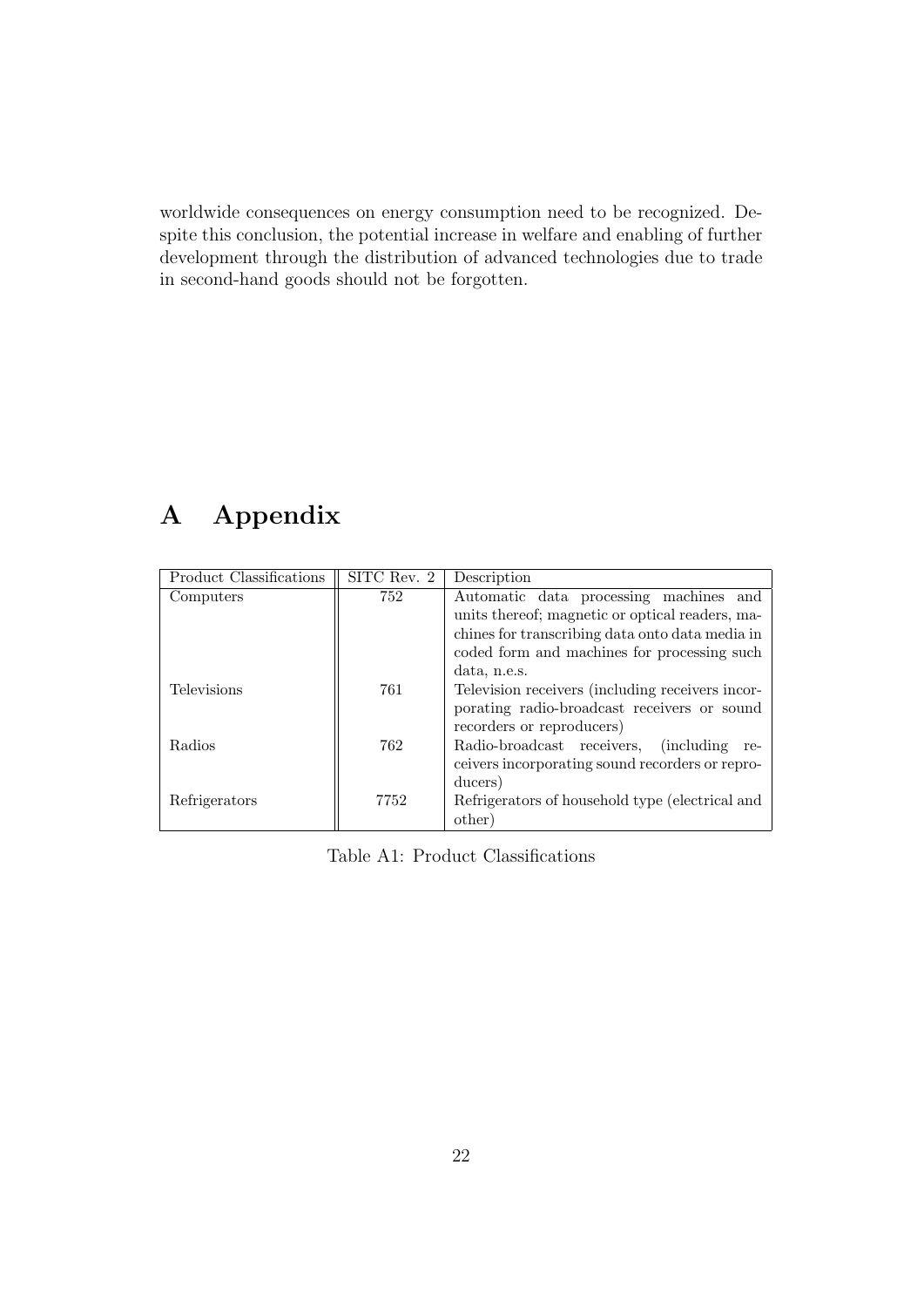

Panels (a) and (b): trade effect coefficients for the full sample; Panels (c) and (d): trade effect coefficients for African countries (upper blue bar) vs. rest of the sample (lower green bar).

Figure A1: Confidence intervals of the Trade-Effect Elasticities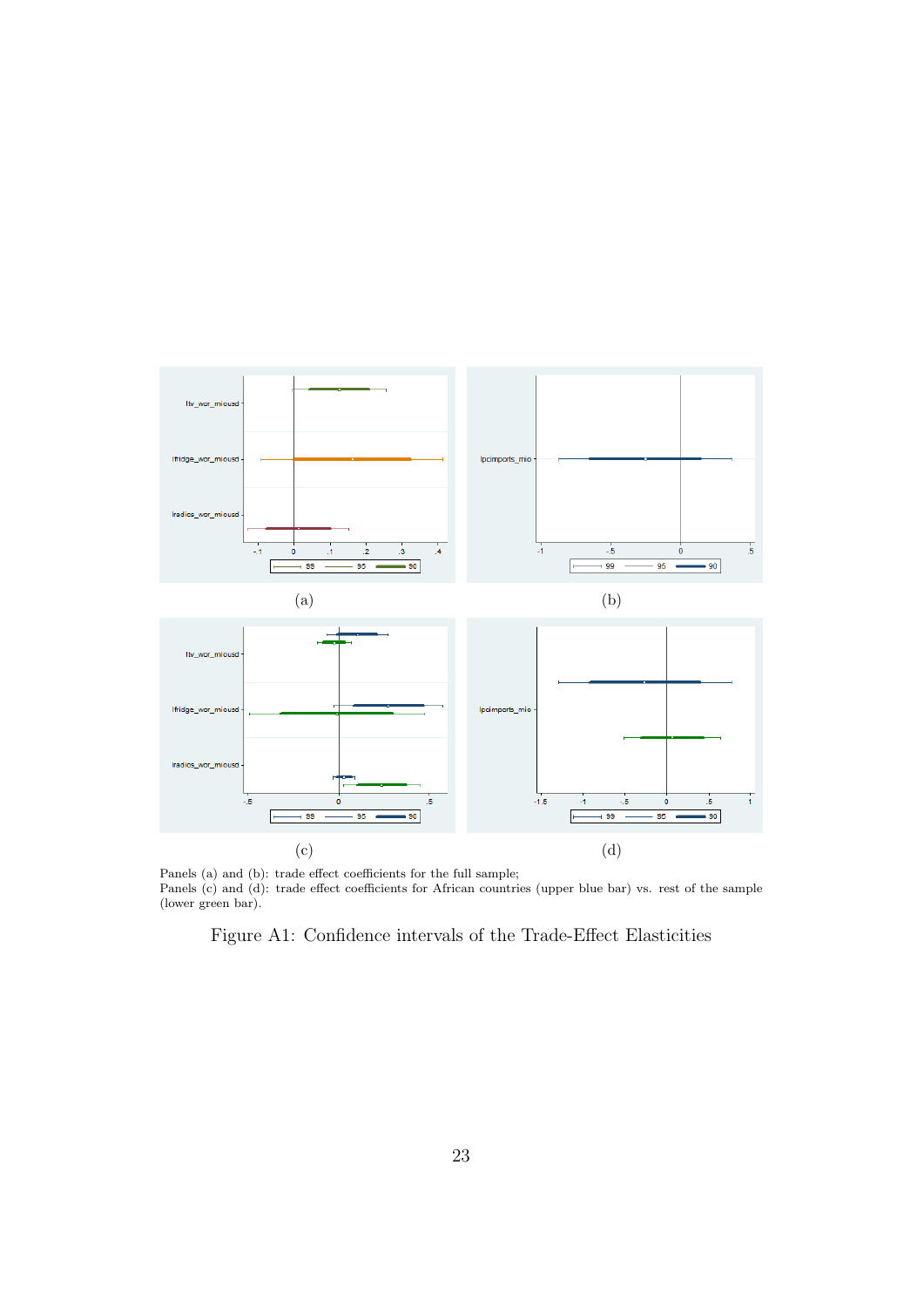| Continent     | DHS - dataset                           | CHAT - dataset                              |
|---------------|-----------------------------------------|---------------------------------------------|
|               |                                         |                                             |
| Africa        | Burkina Faso,<br>Burundi,<br>Central    | Algeria, Angola,<br>Benin, Botswana,        |
|               | African Republic, Cameroon, Chad,       | Burkina Faso, Burundi, Cameroon,            |
|               | Comoros, Democratic Republic of         | Central<br>African<br>Republic,<br>Chad,    |
|               | the Congo, Egypt, Eritrea, Ethiopia,    | Democratic Republic of the Congo,           |
|               | Gabon, Ghana, Guinea, Ivory Coast,      | Egypt, Eritrea, Equatorial Guinea,          |
|               | Kenya, Lesotho, Liberia, Madagascar,    | Ethiopia, Gabon, Gambia, Ghana,             |
|               | Malawi, Mali, Mauritania, Morocco,      | Guinea, Ivory Coast, Kenya, Lesotho,        |
|               | Mozambique, Namibia, Niger, Nigeria,    | Liberia, Libya, Madagascar, Malawi,         |
|               | Republic of the Congo, Rwanda, Sao      | Mali, Mauritania, Mauritius, Morocco,       |
|               | Tome and Principe, Senegal, Sierra      | Mozambique, Namibia, Niger, Nigeria,        |
|               | Leone, South Africa, Sudan, Swazi-      | Republic of the Congo, Rwanda,              |
|               | land, Togo, Uganda, United Republic     | Sierra Leone, Senegal, Somalia, South       |
|               | of Tanzania, Zambia, Zimbabwe           | Africa, Sudan, Swaziland, Tanzania,         |
|               |                                         | Togo,<br>Tunisia, Uganda,<br>Zambia,        |
|               |                                         | Zimbabwe                                    |
| Asia          | Azerbaijan, Bangladesh, Cambodia,       | Azerbaijan, Afghanistan, Bangladesh,        |
|               | India, Indonesia, Jordan, Kazakhstan,   | Cambodia, China, Hong Kong, India,          |
|               | Kyrgyzstan, Maldives, Nepal, Pak-       | Indonesia, Iran, Iraq, Israel, Japan,       |
|               | Turkmenistan,<br>istan,<br>Philippines, | Jordan, Kazakhstan, Kuwait, Kyr-            |
|               | Uzbekistan, Vietnam, Yemen              | gyzstan, Laos, Lebanon, Malaysia,           |
|               |                                         | Mongolia, Nepal, Oman, Pakistan,            |
|               |                                         | Philippines, Russia, Saudi Arabia, Sin-     |
|               |                                         | gapore, South Korea, Sri Lanka, Syria,      |
|               |                                         | Tajikistan, Thailand, Turkmenistan,         |
|               |                                         | United Arab Emirates, Uzbekistan,           |
|               |                                         | Vietnam                                     |
| Australia     |                                         | Australia, New Zealand, Papua New           |
|               |                                         | Guinea                                      |
| Europe        | Albania, Armenia, Turkey, Ukraine       | Albania, Armenia, Austria, Belarus,         |
|               |                                         | Belgium, Bosnia-Herzegovina, Bul-           |
|               |                                         | garia, Croatia, Czech Republic, Den-        |
|               |                                         | mark, Estonia, Finland, France, Ger-        |
|               |                                         | many, Greece, Hungary, Iceland, Ire-        |
|               |                                         | land, Italy, Latvia, Lithuania, Lux-        |
|               |                                         | embourg, Macedonia, Moldova, Mon-           |
|               |                                         | tenegro, Netherlands, Norway, Poland,       |
|               |                                         | Portugal, Romania, Serbia, Slovak           |
|               |                                         | Republic, Slovenia, Spain, Sweden,          |
|               |                                         | Switzerland, Turkey, Ukraine, United        |
|               |                                         | Kingdom                                     |
| North America | Dominican<br>Republic,<br>Guatemala,    | Belize, Canada, Costa Rica, Cuba, Do-       |
|               | Haiti, Honduras, Nicaragua              | minican Republic, El Salvador, Geor-        |
|               |                                         | gia, Guatemala, Haiti, Honduras,            |
|               |                                         | Mexico, Nicaragua, Panama, United           |
|               |                                         | <b>States</b>                               |
| South America | Bolivia,<br>Brazil, Colombia, Guyana,   | Brazil,<br>Argentina,<br>Bolivia,<br>Chile, |
|               | Peru                                    | Colombia, Ecuador, Guyana Paraguay,         |
|               |                                         | Peru, Suriname, Uruguay, Venezuela          |

For the analysis, the countries are grouped into four income classes which are defined according to the worldbank classifications; for classification, GNI data from the respective year of the penetration rate data is taken, borderlines of income classes are set according to the guidelines of 2012, given below.

| Income Classes: | GNI per capita<br>in current USD |
|-----------------|----------------------------------|
|                 | < 1035                           |
|                 | 1036 - 4085                      |
| З               | 4086 - 12615                     |
|                 | >12616                           |

Table A2: Countries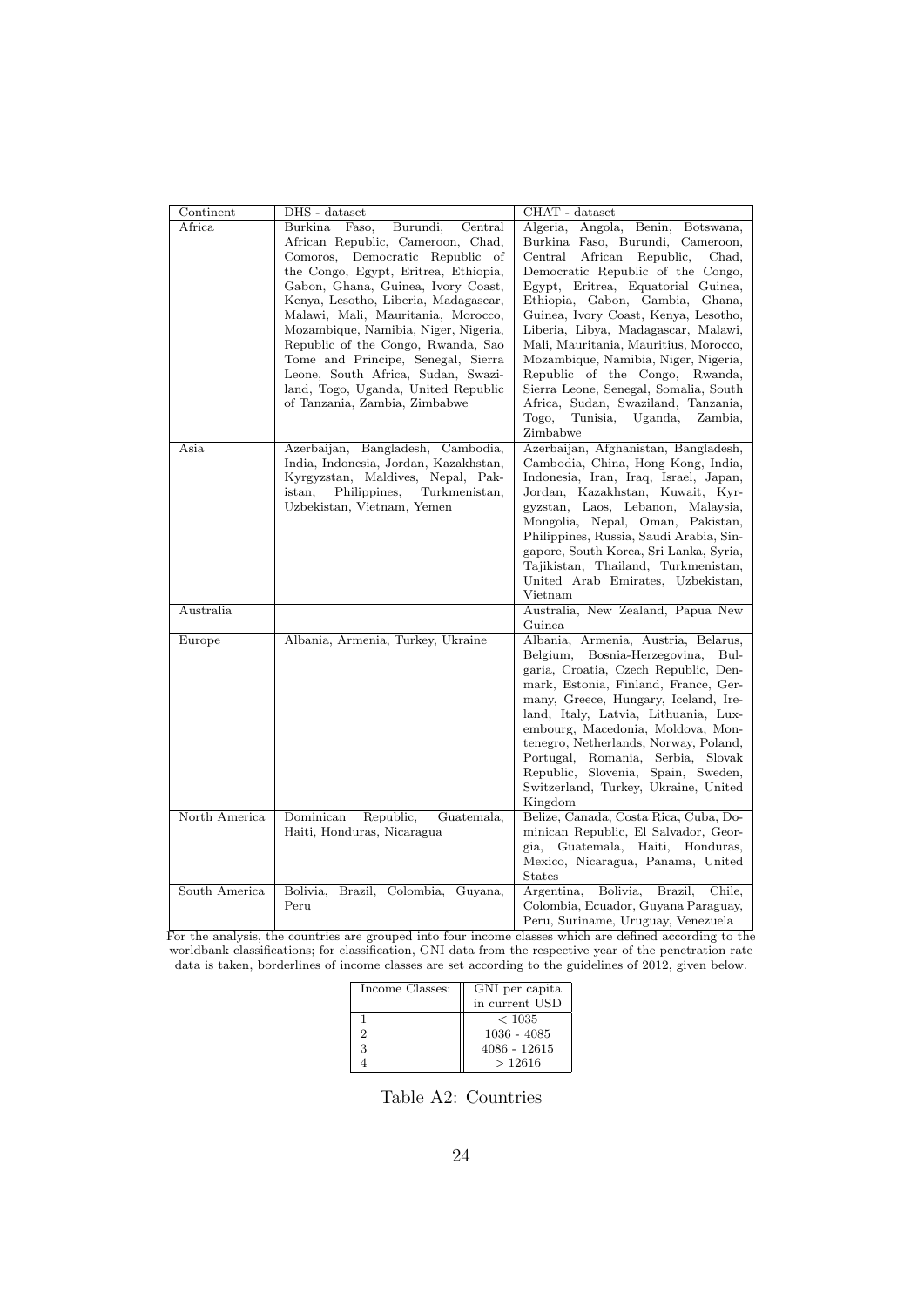|                            | $\left(1\right)$         | $^{(2)}$                 | (3)                 | (4)                    |
|----------------------------|--------------------------|--------------------------|---------------------|------------------------|
|                            | $log(television_number)$ | log(refrigerator_number) | $log(radio_number)$ | $log(computer_number)$ |
| log(GDPpc)                 | $0.381***$               | $0.642***$               | 0.066               | $1.251***$             |
|                            | (0.000)                  | (0.000)                  | (0.355)             | (0.000)                |
| $log(train$ e_openness $)$ | $-0.0103$                | $0.314**$                | 0.001               | $0.559**$              |
|                            |                          |                          |                     |                        |
|                            | (0.029)                  | (0.051)                  | (0.937)             | (0.025)                |
| Africa                     | $-0.923***$              | $-0.862***$              | $0.278***$          | $-0.291$               |
|                            | (0.000)                  | (0.000)                  | (0.009)             | (0.119)                |
| log(Household)             | $0.822***$               | $0.621***$               | $1.012***$          | $1.299***$             |
|                            | (0.000)                  | (0.000)                  | (0.000)             | (0.000)                |
|                            |                          |                          |                     |                        |
| $log(tv\_imports)$         | $0.126**$                |                          |                     |                        |
|                            | (0.013)                  |                          |                     |                        |
|                            |                          |                          |                     |                        |
| $log(fridge\_imports)$     |                          | $0.162*$                 |                     |                        |
|                            |                          | (0.099)                  |                     |                        |
|                            |                          |                          |                     |                        |
| $log(radio\_\$ )           |                          |                          | 0.012               |                        |
|                            |                          |                          | (0.824)             |                        |
|                            |                          |                          |                     |                        |
| $log(pc\text{-}imports)$   |                          |                          |                     | $-0.253$               |
|                            |                          |                          |                     | (0.292)                |
| $\overline{\mathbf{N}}$    | 57                       | 56                       | 57                  | 111                    |
| Countries                  |                          |                          |                     |                        |
| Adj.R2                     | 0.853                    | 0.808                    | 0.761               | 0.901                  |
| Durbin                     | 0.3087                   | 0.3255                   | 0.0052              | 0.0058                 |

The dependent variables are the logs of the total number of electronic devices in a country; log(Households) controls for the size of the country; p-values are depicted in parentheses. Significance levels are marked by: \*  $p < 0.1$ , \*\*  $p < 0.05$ , \*\*\*  $p < 0.01$ 

The Durbin test presents the p-values against the null hypothesis of exogenous variables.

Table A3: 2SLS- log-log Regressions on the Number of Electronic Devices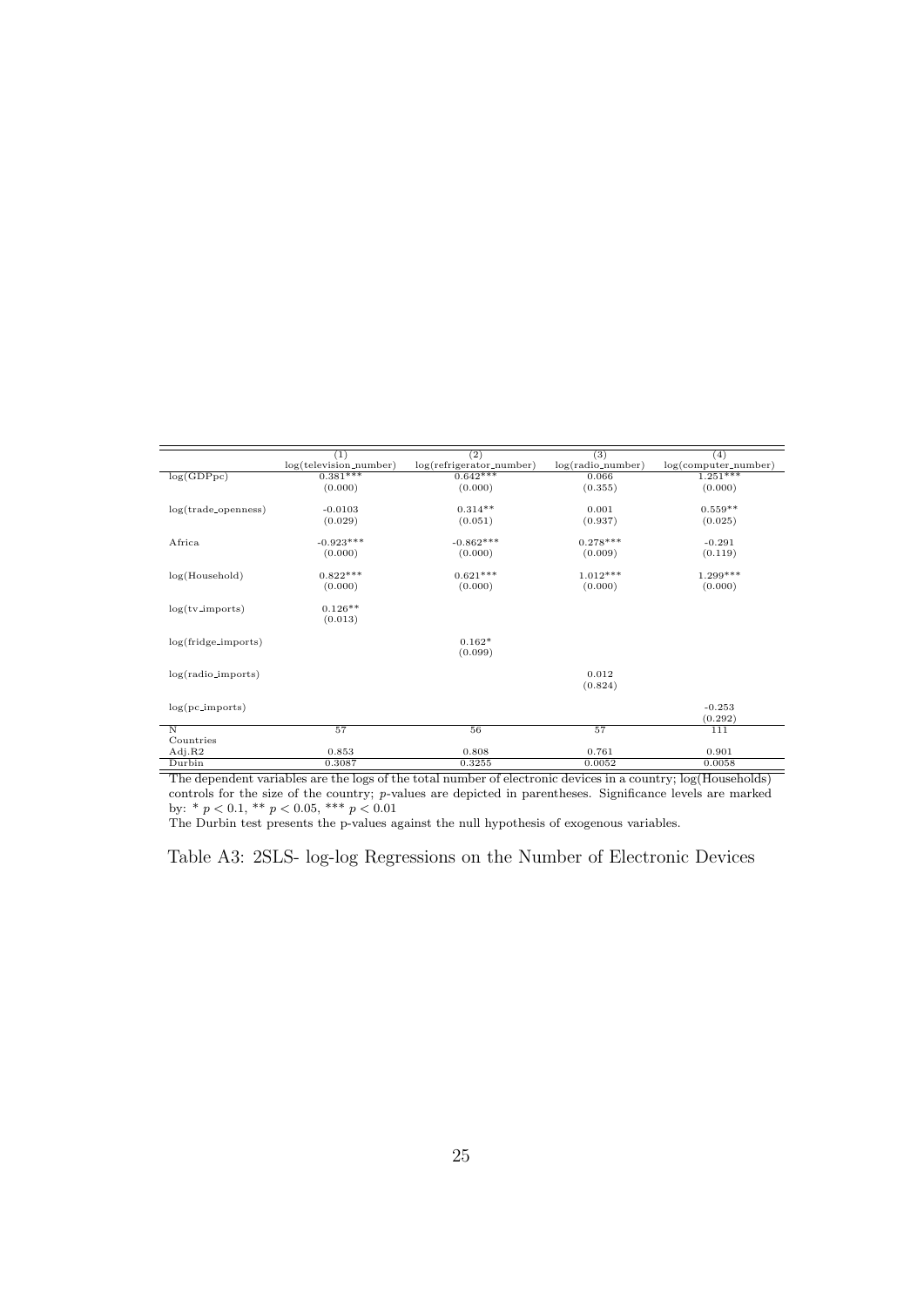|                         | (1)          | (2)          | $\overline{(3)}$ | $\overline{(4)}$ |
|-------------------------|--------------|--------------|------------------|------------------|
|                         | television   | refrigerator | radio            | computer         |
| $GDP-pc$                | $0.00683***$ | $0.00607***$ | $-0.000303$      | $0.00123***$     |
|                         | (0.000)      | (0.000)      | (0.798)          | (0.000)          |
|                         |              |              |                  |                  |
| TradeOpenness           | 0.103        | $0.154**$    | $0.135*$         | $0.0440**$       |
|                         | (0.117)      | (0.039)      | (0.074)          | (0.020)          |
|                         |              |              |                  |                  |
| Africa                  | $-50.53***$  | $-30.33***$  | $14.94***$       | $-2.507$         |
|                         | (0.000)      | (0.000)      | (0.004)          | (0.245)          |
|                         |              |              |                  |                  |
| tv_imports              | $-0.0151$    |              |                  |                  |
|                         | (0.327)      |              |                  |                  |
|                         |              |              |                  |                  |
|                         | $0.0689***$  |              |                  |                  |
| importtv_Africa         | (0.007)      |              |                  |                  |
|                         |              |              |                  |                  |
| fridge_imports          |              | 0.149        |                  |                  |
|                         |              |              |                  |                  |
|                         |              | (0.251)      |                  |                  |
|                         |              | 0.186        |                  |                  |
| importfridge_Africa     |              |              |                  |                  |
|                         |              | (0.334)      |                  |                  |
|                         |              |              |                  |                  |
| radio_imports           |              |              | $0.442***$       |                  |
|                         |              |              | (0.001)          |                  |
|                         |              |              |                  |                  |
| importradio_Africa      |              |              | $-0.115$         |                  |
|                         |              |              | (0.568)          |                  |
|                         |              |              |                  |                  |
| pc_imports              |              |              |                  | 0.000651         |
|                         |              |              |                  | (0.122)          |
|                         |              |              |                  |                  |
| importpc_Africa         |              |              |                  | 0.00668          |
|                         |              |              |                  | (0.781)          |
| $\overline{\mathbf{N}}$ | 57           | 56           | 57               | 111              |
| Countries               |              |              |                  |                  |
| Adj.R2                  | 0.746        | 0.630        | 0.172            | 0.8096           |
| Wald                    | 0.0164       | 0.0376       | 0.0017           | 0.2934           |

The dependent variables are the respective penetration rates; pvalues are depicted in parentheses. Significance levels are marked by: \*  $p < 0.1$ , \*\*  $p < 0.05$ , \*\*\*  $p < 0.01$ 

Interaction terms are formed between the instrumented imports and the Africa-dummy. The Wald test statistic gives the p-value for joint significance of the import variable and the interaction term.

#### Table A4: 2SLS-Regression with Interaction Terms

|                          | [kWh/year]<br>2013 | [kWh/year]<br>2010 | [kWh/year]<br>2008/2006 | [kWh/year]<br>2005 | [kWh/year]<br>2000 | [kWh/year]<br>1995 |
|--------------------------|--------------------|--------------------|-------------------------|--------------------|--------------------|--------------------|
| Refrigerator             | 195.7              | 217.5              | 244                     | 256                | 279                | 309                |
| Desktop PC incl. Monitor | 244                | 304                | 320                     | 335                | 373                | 401.9              |
| Television               | 166                | 183                | 171                     | 162                | 170                | 184                |
| Hi-Fi                    |                    |                    | 46                      |                    |                    |                    |

Hi-Fi 46 Data on computers are retrieved from the FhCSE, values for 1995 and 2000 are linearly interpolated; Data on refrigerators are taken from the German EPA, values for 2010 and 2013 are linearly interpolated; Data for televisions are taken from the German EPA for the years 1995 through 2008, Data on 2010 and 2013 are taken from the FhCSE; Data on Hi-Fi devices is retrieved from the REMODECE study.

Table A5: Average Yearly Energy Consumption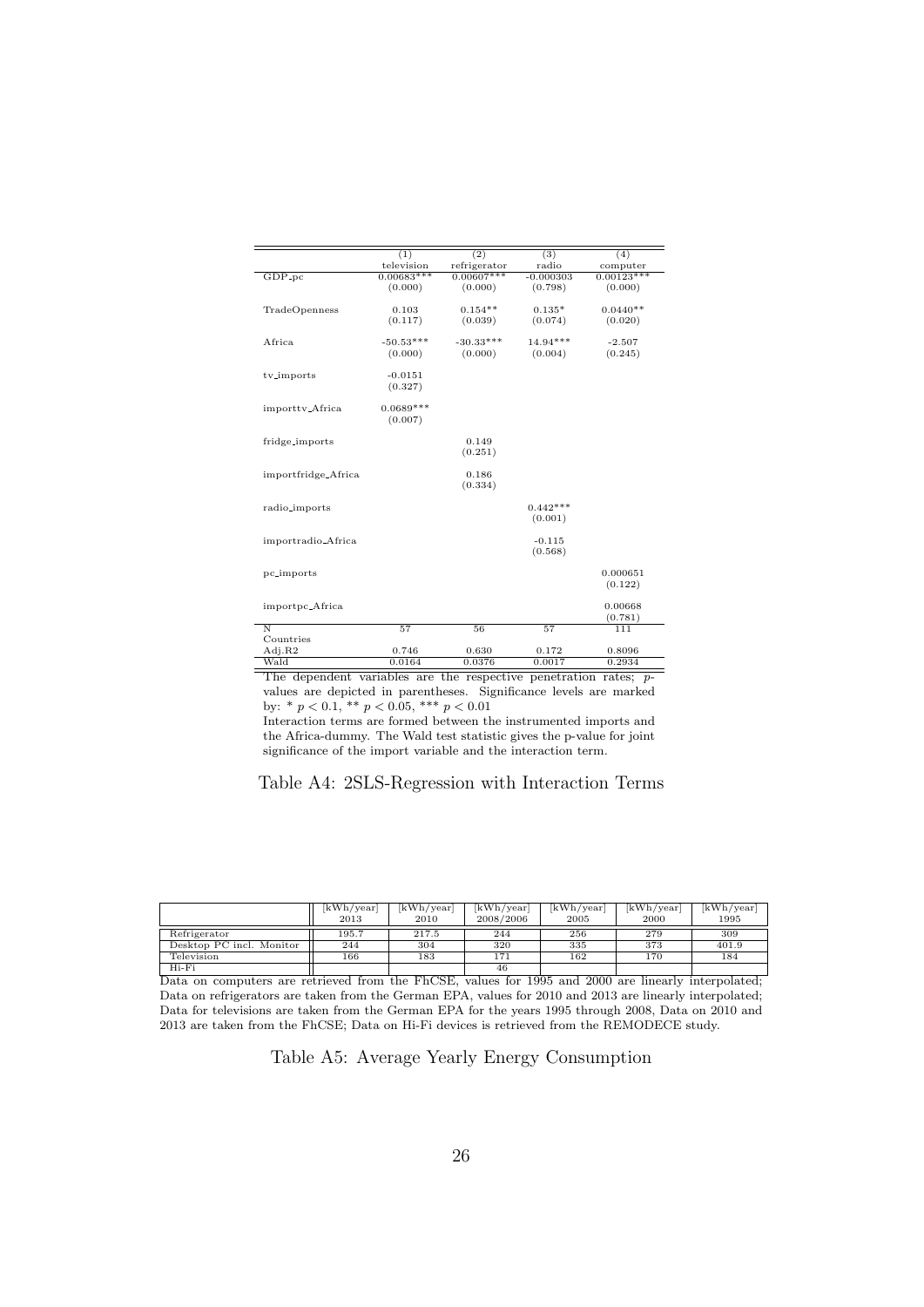## References

- Acemoglu, D., P. Aghion, C. Lelarge, J. V. Reenen, and F. Zilibotti (2007). Technology, Information, and the Decentralization of the Firm. The Quarterly Journal of Economics 122 (4), 1759–1799.
- Ahmed, R. (2012). Promoting energy-efficient products: voluntary or regulatory approaches? Environmental Economics and Policy Studies 14, 303–321.
- Alcott, B. (2005). Jevons' paradox. Ecological Economics 54 (1), 9–21.
- Amoyaw-Osei, Y., O. O. Agyekum, J. A. Pwamang, E. Mueller, R. Fasko, and M. Schluep (2011). Ghana e-Waste Country Assessment. SBC e-waste Africa Project.
- Auffhammer, M. (2014). Cooling China: The Weather Dependence of Air Conditioner Adoption. Frontiers of Economics in China  $9(1)$ , 70–84.
- Barro, R. J. and X. Sala-i Martin (1997). Technological Diffusion, Convergence, and Growth. Journal of Economic Growth  $2(1)$ , 1–26.
- Basu, S. and D. N. Weil (1998). Appropriate Technology And Growth. The Quarterly Journal of Economics 113 (4), 1025–1054.
- Caselli, F. and W. J. Coleman (2001). Cross-Country Technology Diffusion: The Case of Computers. American Economic Review 91 (2), 328–335.
- Chugh, R., M. Cropper, and U. Narain (2011). The cost of fuel economy in the Indian passenger vehicle market. Energy Policy 39, 7174–7183.
- Comin, D. and B. Hobijn (2004). Cross-country technology adoption: making the theories face the facts. Journal of Monetary Economics  $51(1)$ , 39–83.
- Comin, D. and B. Hobijn (2009). The CHAT Dataset. Working Paper 15319, National Bureau of Economic Research.
- Cook, V., W. Eichhammer, T. Fleiter, V. Graichen, S. Gores, G. Penninger, B. Schlomann, A. Strigel, H.-J. Ziesing, and W. Zimmer (2011). Energy efficiency in figures. Retrieved from www.umweltbundesamt.de/sites/default/files/medien/461/publikationen/ 4136.pdf on 17.12.2014. Commissioned by Umweltbundesamt.
- Cooper, T. (1994). The durability of consumer durables. Business Strategy and the Environment 3. New Economics Foundation.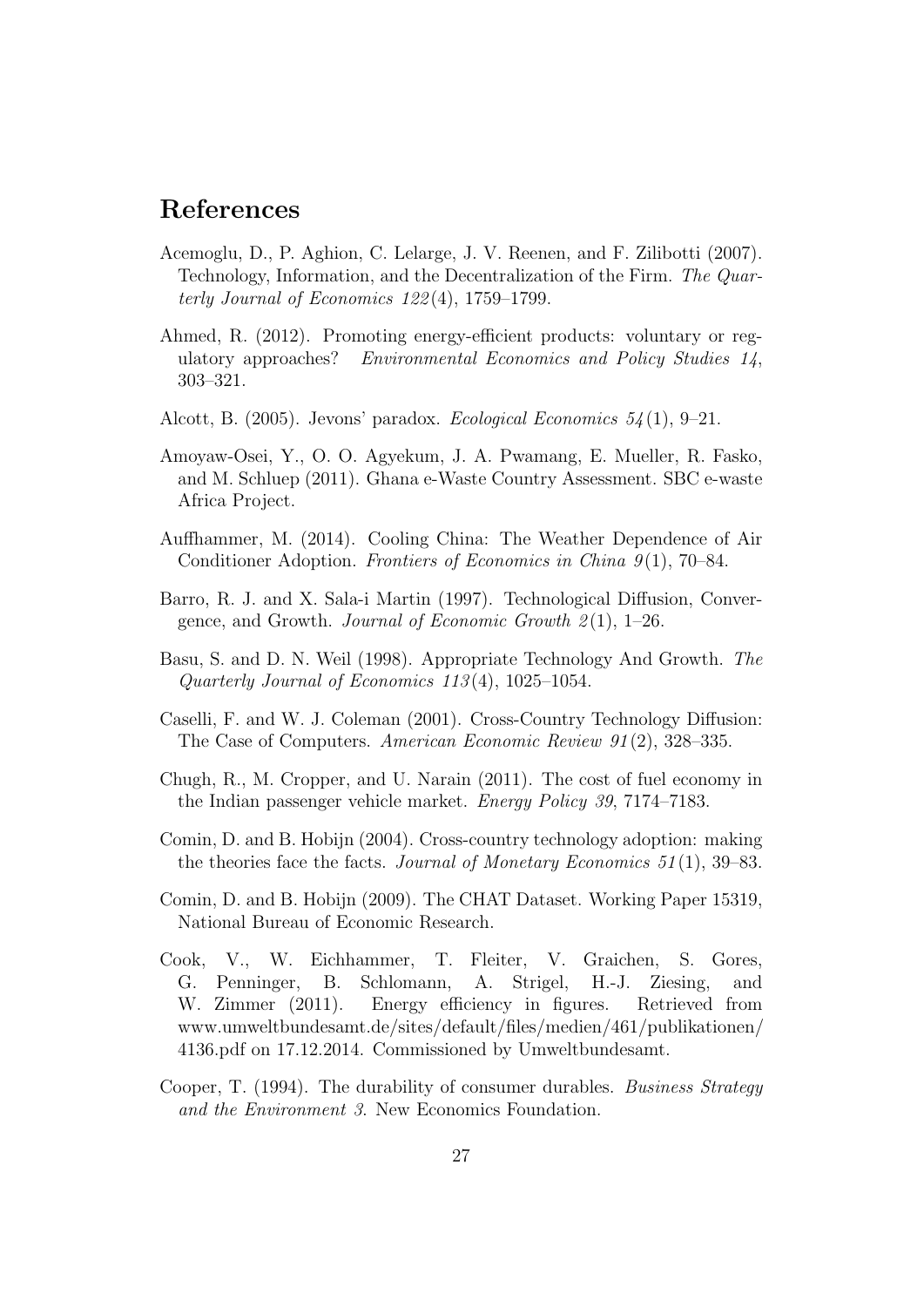- Davis, L. W., A. Fuchs, and P. J. Gertler (2014). Cash for Coolers: Evaluating a Large-Scale Appliance Replacement Program in Mexico. American Economic Journal: Economic Policy 6 (4), 207–238.
- De Almeida, A., P. Fonseca, B. Schlomann, and N. Feilberg (2011). Characterization of the household electricity consumption in the EU, potential energy savings and specific policy recommendations. *Energy and Build*ings  $\frac{43(8)}{1884-1894}$ .
- Duan, H., T. Miller, J. Gregory, and R. Kirchain (2014). Quantifying Export Flows of Used Electronics: Advanced Methods to Resolve Used Goods within Trade Data. *Environmental Science and Technology 48*, 3263–3271.
- Dubin, J. A. and D. L. McFadden (1984). An Econometric Analysis of Residential Electric Appliance Holdings and Consumption. Econometrica  $52(2)$ , 345–362.
- EMPA (2009). Swiss e-waste Programme Case Studies. Swiss Federal Laboratories for Materials Testing and Research. Retrieved from http://ewasteguide.info/ewaste/case-studies on 04.12.2014.
- Energy Economics Group (2009). Data Base on Energy Saving Potentials. Retrieved from: http://www.eepotential.eu/esd.php on 3rd July 2014.
- Frazer, G. (2008). Used-Clothing Donations and Apparel Production in Africa. Economic Journal 118 (532), 1764–1784.
- Grossman, G. M. and E. Helpman (1995). Technology and trade. In G. M. Grossman and K. Rogoff (Eds.), Handbook of International Economics, Volume 3 of Handbook of International Economics, Chapter 25, pp. 1279– 1337. Elsevier.
- Helpman, E. and M. Trajtenberg (1996, September). Diffusion of General Purpose Technologies. NBER Working Papers 5773, National Bureau of Economic Research, Inc.
- Holmes, T. J. and J. A. J. Schmitz (2001). A gain from trade: From unproductive to productive entrepreneurship. Journal of Monetary Economics  $47(2)$ , 417-446.
- IIIEE (n.d.). Building synergies between EU product policy instruments or simply passing the buck? International Institute for Industrial Environmental Economics at Lund University.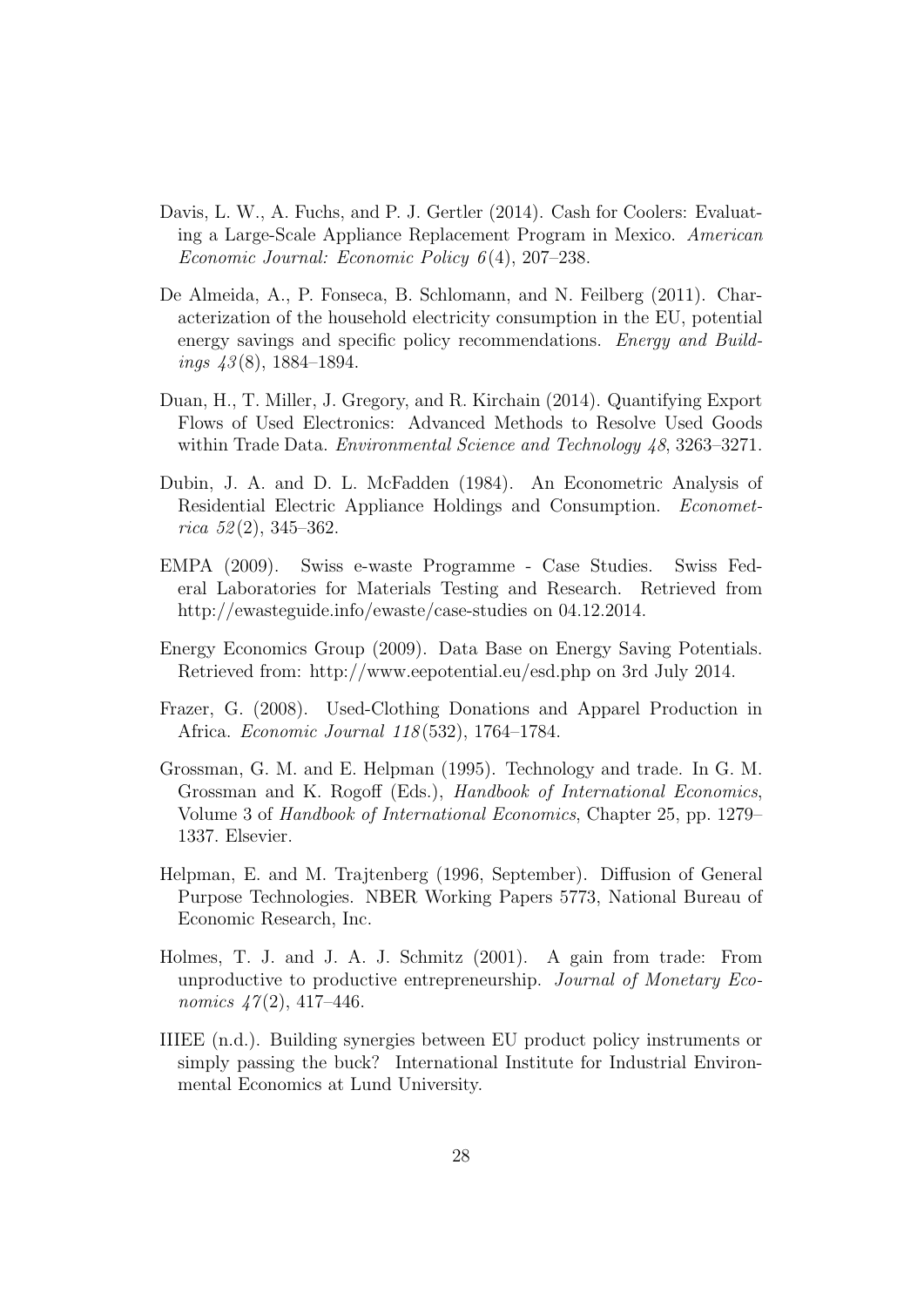- Kavousian, A., R. Rajagopal, and M. Fischer (2013). Determinants of residential electricity consumption: Using smart meter data to examine the effect of climate, building characteristics, appliance stock, and occupants' behavior. Energy 55, 184–194.
- Li, L. and H. Yonglei (2012). The Energy Efficiency Rebound Effect in China from Three Industries Perspective. Energy Procedia 14, 1105–1110.
- Mayer, T. and S. Zignago (2011). Notes on CEPIIs distances measures (GeoDist). CEPII Working Paper 2011-25.
- Ogungbuyi, O., I. C. Nnorom, O. Osibanjo, and M. Schluep (2012). e-Waste Country Assessment Nigeria. SBC e-waste Africa Project.
- Osibanjo, O. and I. Nnorom (2007). The challenge of electronic waste (ewaste) management in developing countries. Waste Management and Research, 489–501.
- Ouyang, J., E. Long, and K. Hokao (2010). Rebound effect in Chinese household energy efficiency and solution for mitigating it. *Energy* 35(12), 5269– 5276.
- Peralta, G. L. and P. M. Fontanos (2006). E-waste issues and measures in the philippines. Journal of Material Cycles and Waste Management 8, 34–39.
- Romer, D. H. and J. A. Frankel (1999, June). Does Trade Cause Growth? American Economic Review 89 (3), 379–399.
- Roy, J. (2000). The rebound effect: some empirical evidence from India. Energy Policy 28 (6-7), 433–438.
- Sander, K. and S. Schilling (2010). Optimierung der Steuerung und Kontrolle grenzüberschreitender Stoffströme bei Elektroaltgeräten, Elek $troschrott:$  Förderkennzeichen 370893300, UBA-FB 001331. Texte / Umweltbundesamt. Umweltbundesamt.
- Sorrell, S. (2007). The rebound effect: an assessment of the evidence for economy-wide energy savings from improved energy efficiency. UK Energy Research Center.
- Sorrell, S. (2009). Jevons' paradox revisited: the evidence for backfire from improved energy efficiency. *Energy Policy 37*(4), 1456–1469.
- Sorrell, S., J. Dimitropoulos, and M. Sommerville (2009). Empirical estimates of the direct rebound effect: A review. Energy Policy  $37(4)$ , 1356–1371.